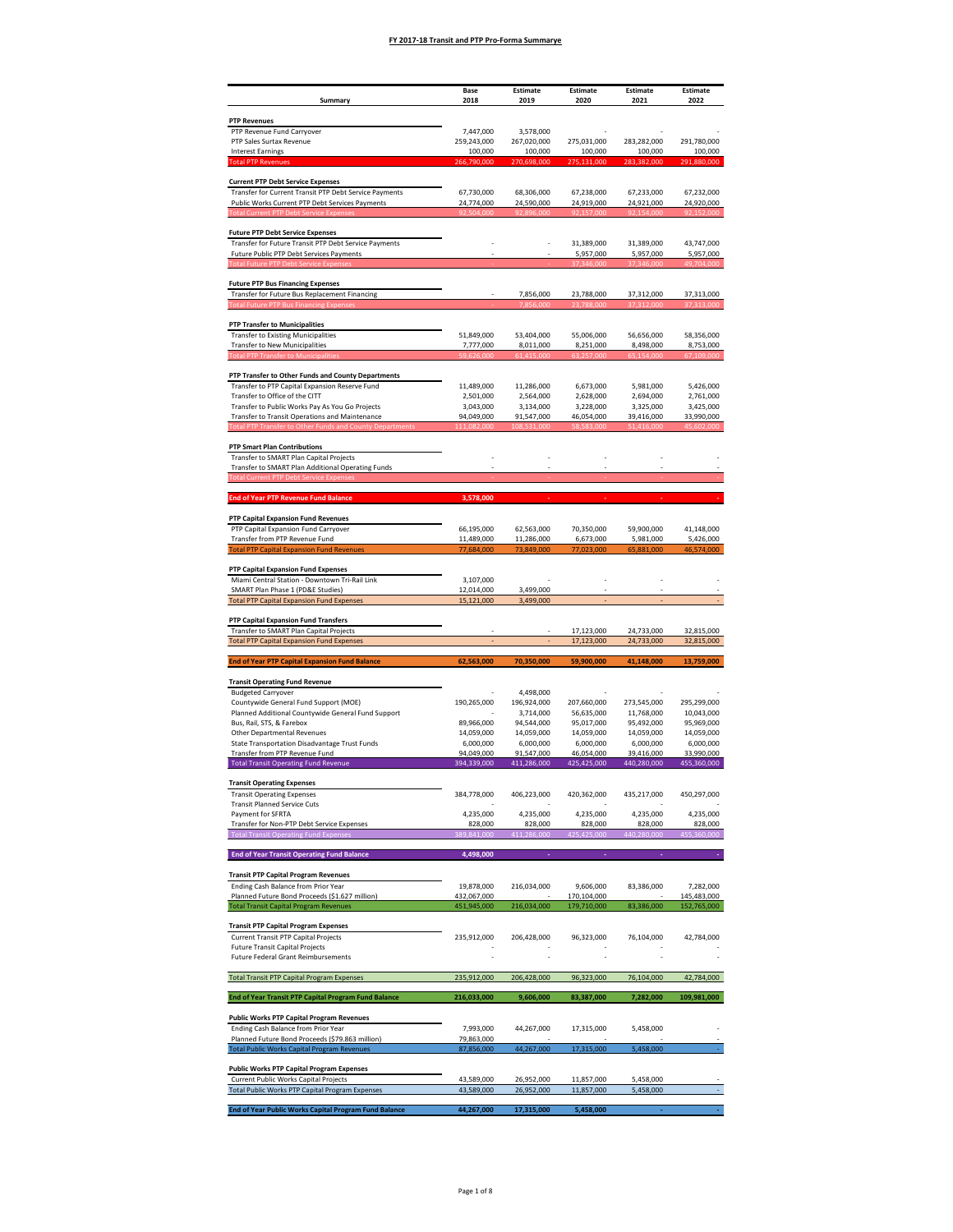| Summary                                                                                                   | Estimate<br>2023          | Estimate<br>2024          | Estimate<br>2025          | Estimate<br>2026          | Estimate<br>2027          |
|-----------------------------------------------------------------------------------------------------------|---------------------------|---------------------------|---------------------------|---------------------------|---------------------------|
| <b>PTP Revenues</b>                                                                                       |                           |                           |                           |                           |                           |
| PTP Revenue Fund Carryover                                                                                |                           |                           |                           |                           |                           |
| PTP Sales Surtax Revenue<br><b>Interest Earnings</b>                                                      | 300,533,000<br>100,000    | 309,549,000<br>100,000    | 318,835,000<br>100,000    | 328,400,000<br>100,000    | 338,252,000<br>100,000    |
| <b>Total PTP Revenue</b>                                                                                  | 300.633.000               | 309.649.000               | 318.935.000               | 328<br>500.000            | 352,000                   |
| <b>Current PTP Debt Service Expenses</b>                                                                  |                           |                           |                           |                           |                           |
| Transfer for Current Transit PTP Debt Service Payments<br>Public Works Current PTP Debt Services Payments | 67,223,000<br>24,912,000  | 67,208,000<br>24,906,000  | 67,191,000<br>24,896,000  | 67,178,000<br>24,889,000  | 68,420,000<br>24,363,000  |
|                                                                                                           |                           |                           |                           |                           |                           |
| <b>Future PTP Debt Service Expenses</b>                                                                   |                           |                           |                           |                           |                           |
| Transfer for Future Transit PTP Debt Service Payments<br>Future Public PTP Debt Services Payments         | 43,747,000<br>5,957,000   | 54,316,000<br>5,957,000   | 54,316,000<br>5,957,000   | 54,316,000<br>5,957,000   | 61,857,000<br>5,957,000   |
|                                                                                                           |                           |                           |                           |                           |                           |
| <b>Future PTP Bus Financing Expenses</b>                                                                  |                           |                           |                           |                           |                           |
| Transfer for Future Bus Replacement Financing                                                             | 37,313,000                | 37,313,000                | 37,313,000                | 37,313,000                | 37,313,000                |
| <b>PTP Transfer to Municipalities</b>                                                                     |                           |                           |                           |                           |                           |
| <b>Transfer to Existing Municipalities</b>                                                                | 60,107,000                | 61,910,000                | 63,767,000                | 65,680,000                | 67,650,000                |
| <b>Transfer to New Municipalities</b><br><b>Total PTP Transfer to Municipalitie</b>                       | 9,016,000<br>69.123.000   | 9,286,000<br>71.196.000   | 9,565,000<br>73.332.000   | 9,852,000<br>75.532.000   | 10,148,000<br>77,798,000  |
| PTP Transfer to Other Funds and County Departments                                                        |                           |                           |                           |                           |                           |
| Transfer to PTP Capital Expansion Reserve Fund                                                            | 6,127,000                 | 5,794,000                 | 6,540,000                 | 7.307.000                 | 7,269,000                 |
| Transfer to Office of the CITT<br>Transfer to Public Works Pay As You Go Projects                         | 2,830,000<br>3,528,000    | 2,901,000<br>3,634,000    | 2,974,000<br>3,743,000    | 3,048,000<br>3,855,000    | 3,124,000<br>3,971,000    |
| Transfer to Transit Operations and Maintenance                                                            | 9,873,000                 | 4,612,000                 | 7,997,000                 | 11,587,000                | 15,373,000                |
|                                                                                                           |                           |                           |                           |                           |                           |
| <b>PTP Smart Plan Contributions</b><br>Transfer to SMART Plan Capital Projects                            | 30,000,000                | 30,000,000                | 30,000,000                | 30,000,000                | 30,000,000                |
| Transfer to SMART Plan Additional Operating Funds<br><b>rent PTP Debt Service Exper</b>                   |                           | 1,812,000                 | 4,676,000<br>34.676.000   | 7,518,000<br>7.518.00     | 2,907,000<br>32.907.000   |
|                                                                                                           |                           |                           |                           |                           |                           |
| <b>End of Year PTP Revenue Fund Balance</b>                                                               |                           |                           |                           |                           |                           |
| PTP Capital Expansion Fund Revenues<br>PTP Capital Expansion Fund Carryover                               |                           |                           |                           |                           |                           |
| Transfer from PTP Revenue Fund                                                                            | 13,759,000<br>6,127,000   | 5,794,000                 | 6,540,000                 | 7,307,000                 | 7,269,000                 |
| <b>Total PTP Capital Expansion Fund Revenues</b>                                                          |                           |                           |                           |                           |                           |
| PTP Capital Expansion Fund Expenses<br>Miami Central Station - Downtown Tri-Rail Link                     |                           |                           |                           |                           |                           |
| SMART Plan Phase 1 (PD&E Studies)                                                                         |                           |                           |                           |                           |                           |
| <b>Total PTP Capital Expansion Fund Expenses</b>                                                          |                           |                           |                           |                           |                           |
| PTP Capital Expansion Fund Transfers<br>Transfer to SMART Plan Capital Projects                           | 19,886,000                | 5,794,000                 | 6,540,000                 | 7,307,000                 | 7,269,000                 |
| <b>Total PTP Capital Expansion Fund Expenses</b>                                                          | 19,886,000                | 5,794,000                 | 6,540,000                 | 7,307,000                 | 7,269,000                 |
| <b>End of Year PTP Capital Expansion Fund Balance</b>                                                     |                           |                           |                           |                           |                           |
| <b>Transit Operating Fund Revenue</b>                                                                     |                           |                           |                           |                           |                           |
| <b>Budgeted Carryover</b>                                                                                 |                           |                           |                           |                           |                           |
| Countywide General Fund Support (MOE)<br>Planned Additional Countywide General Fund Support               | 316,029,000<br>29.098.000 | 357,206,000<br>7,486,000  | 377,456,000               | 390,667,000               | 404,340,000               |
| Bus, Rail, STS, & Farebox                                                                                 | 96,449,000<br>14,059,000  | 101,142,000<br>14,059,000 | 101,648,000<br>14,059,000 | 102,156,000<br>14,059,000 | 102,667,000<br>14,059,000 |
| Other Departmental Revenues<br>State Transportation Disadvantage Trust Funds                              | 6,000,000                 | 6,000,000                 | 6,000,000                 | 6,000,000                 | 6,000,000                 |
| Transfer from PTP Revenue Fund<br><b>Total Transit Operating Fund Revenue</b>                             | 9.873.000<br>471,508,000  | 4.612.000<br>490,505,000  | 7,997,000<br>507,160,000  | 11,587,000<br>524,469,000 | 15,373,000<br>542,439,000 |
|                                                                                                           |                           |                           |                           |                           |                           |
| <b>Transit Operating Expenses</b><br><b>Transit Operating Expenses</b>                                    | 466,445,000               | 485,442,000               | 502,097,000               | 519,406,000               | 537,376,000               |
| <b>Transit Planned Service Cuts</b><br>Payment for SFRTA                                                  | 4,235,000                 | 4,235,000                 | 4,235,000                 | 4,235,000                 | 4,235,000                 |
| Transfer for Non-PTP Debt Service Expenses                                                                | 828,000<br>471,508,000    | 828,000<br>490,505,000    | 828,000<br>507,160,000    | 828,000<br>524,469,000    | 828,000                   |
| <b>Total Transit Operating Fund Expenses</b>                                                              |                           |                           |                           |                           | 542,439,000               |
| <b>End of Year Transit Operating Fund Balance</b>                                                         |                           |                           |                           |                           |                           |
| <b>Transit PTP Capital Program Revenues</b>                                                               |                           |                           |                           | 95,558,000                | 81,826,000                |
| Ending Cash Balance from Prior Year<br>Planned Future Bond Proceeds (\$1.627 million)                     | 109,981,000               | 84,374,000                | 5,246,000<br>103,800,000  |                           |                           |
| <b>Total Transit Capital Program Revenues</b>                                                             | 109,981,000               | 84,374,000                | 109,046,000               | 95,558,000                | 81,826,000                |
| <b>Transit PTP Capital Program Expenses</b>                                                               |                           | 89.776.000                |                           |                           |                           |
| <b>Current Transit PTP Capital Projects</b><br><b>Future Transit Capital Projects</b>                     | 25,607,000                |                           | 24,242,000                | 24,594,000                | 24,957,000                |
| Future Federal Grant Reimbursements                                                                       |                           | (10, 648, 000)            | (10,754,000)              | (10, 862, 000)            | (10,971,000)              |
| <b>Total Transit PTP Capital Program Expenses</b>                                                         | 25,607,000                | 79,128,000                | 13,488,000                | 13,732,000                | 13,986,000                |
| End of Year Transit PTP Capital Program Fund Balance                                                      | 84,374,000                | 5,246,000                 | 95,558,000                | 81,826,000                | 67,840,000                |
| <b>Public Works PTP Capital Program Revenues</b>                                                          |                           |                           |                           |                           |                           |
| Ending Cash Balance from Prior Year                                                                       |                           |                           |                           |                           |                           |
| Planned Future Bond Proceeds (\$79.863 million)<br><b>Total Public Works Capital Program Revenues</b>     |                           |                           |                           |                           |                           |
| <b>Public Works PTP Capital Program Expenses</b>                                                          |                           |                           |                           |                           |                           |
| <b>Current Public Works Capital Projects</b>                                                              |                           |                           |                           |                           |                           |
| Total Public Works PTP Capital Program Expenses                                                           |                           |                           |                           |                           |                           |
| End of Year Public Works Capital Program Fund Balance                                                     |                           |                           |                           |                           |                           |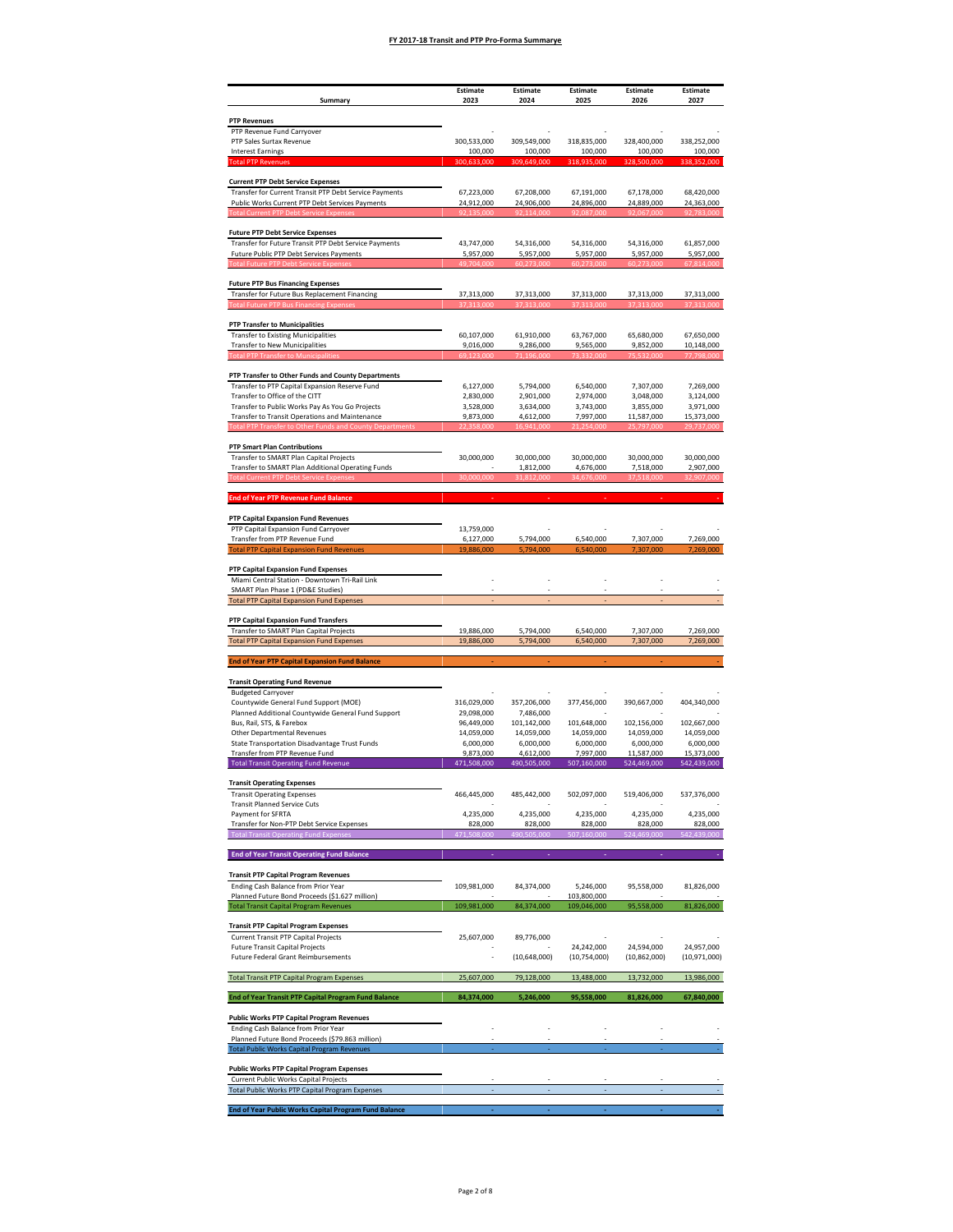|                                                                                                       | <b>Estimate</b>          | <b>Estimate</b>              | Estimate                 | <b>Estimate</b>          | Estimate                     |
|-------------------------------------------------------------------------------------------------------|--------------------------|------------------------------|--------------------------|--------------------------|------------------------------|
| Summary                                                                                               | 2028                     | 2029                         | 2030                     | 2031                     | 2032                         |
| <b>PTP Revenues</b><br>PTP Revenue Fund Carryover                                                     |                          |                              |                          |                          |                              |
| PTP Sales Surtax Revenue                                                                              | 346,708,000              | 355,376,000                  | 364,260,000              | 373,367,000              | 382,701,000                  |
| <b>Interest Earnings</b><br><b>Total PTP Rever</b>                                                    | 100,000                  | 100,000                      | 100,000                  | 100,000                  | 100,000<br>382.801.000       |
| <b>Current PTP Debt Service Expenses</b>                                                              |                          |                              |                          |                          |                              |
| Transfer for Current Transit PTP Debt Service Payments                                                | 68,404,000               | 68,388,000                   | 68,368,000               | 68,357,000               | 68,336,000                   |
| Public Works Current PTP Debt Services Payments                                                       | 24,352,000               | 24,344,000                   | 24,335,000               | 24,323,000               | 24,310,000                   |
|                                                                                                       |                          |                              |                          |                          |                              |
| <b>Future PTP Debt Service Expenses</b><br>Transfer for Future Transit PTP Debt Service Payments      | 61,857,000               | 61,857,000                   | 61,857,000               | 61,857,000               | 61,857,000                   |
| Future Public PTP Debt Services Payments                                                              | 5,957,000                | 5,957,000                    | 5,957,000                | 5,957,000                | 5,957,000                    |
|                                                                                                       |                          |                              |                          |                          |                              |
| <b>Future PTP Bus Financing Expenses</b>                                                              |                          |                              |                          |                          |                              |
| Transfer for Future Bus Replacement Financing<br><b>Fotal Future PTP Bus Financing Expense</b>        | 37,313,000<br>37 313 000 | 34,986,000<br>34.986.000     | 24,692,000<br>24.692.000 | 16,915,000<br>16.915.000 | 22,769,000<br>22.769.000     |
|                                                                                                       |                          |                              |                          |                          |                              |
| <b>PTP Transfer to Municipalities</b><br><b>Transfer to Existing Municipalities</b>                   | 69,342,000               | 71,075,000                   | 72.852.000               | 74.673.000               | 76,540,000                   |
| <b>Transfer to New Municipalities</b>                                                                 | 10,401,000               | 10,661,000                   | 10,928,000               | 11,201,000               | 11,481,000                   |
| <b>Total PTP Transfer to Municipalities</b>                                                           | 79,743,000               | 81,736,000                   | 83,780,000               | 85,874,000               | 88,021,000                   |
| PTP Transfer to Other Funds and County Departments                                                    |                          |                              |                          |                          |                              |
| Transfer to PTP Capital Expansion Reserve Fund<br>Transfer to Office of the CITT                      | 7,948,000<br>3,202,000   | 8,877,000<br>3,282,000       | 10,620,000<br>3,364,000  | 12,129,000<br>3,448,000  | 12,293,000<br>3,534,000      |
| Transfer to Public Works Pay As You Go Projects                                                       | 4,090,000                | 4,213,000                    | 4,339,000                | 4,469,000                | 4,603,000                    |
| Transfer to Transit Operations and Maintenance<br><b>Transfer to Other</b>                            | 17,272,000<br>512.00     | 14,842,000                   | 16,656,000               | 18,428,000               | 20,155,000                   |
|                                                                                                       |                          | 31.214.00                    | 34.979.00                | 38.474.000               | 40.585.000                   |
| <b>PTP Smart Plan Contributions</b><br>Transfer to SMART Plan Capital Projects                        |                          |                              |                          |                          |                              |
| Transfer to SMART Plan Additional Operating Funds                                                     | 30,000,000<br>6,670,000  | 30,000,000<br>16,994,000     | 30,000,000<br>30,392,000 | 30,000,000<br>41,710,000 | 30,000,000<br>40,966,000     |
|                                                                                                       |                          | 46.994.000                   |                          |                          | 70.966.00                    |
| <b>End of Year PTP Revenue Fund Balance</b>                                                           |                          |                              |                          |                          |                              |
|                                                                                                       |                          |                              |                          |                          |                              |
| PTP Capital Expansion Fund Revenues<br>PTP Capital Expansion Fund Carryover                           |                          |                              |                          |                          |                              |
| Transfer from PTP Revenue Fund                                                                        | 7,948,000                | 8,877,000                    | 10,620,000               | 12,129,000               | 12,293,000                   |
| <b>Total PTP Capital Expansion Fund Revenues</b>                                                      | 7,948,000                | 8.877.000                    | 10,620,000               | 12,129,000               | 12,293,000                   |
| PTP Capital Expansion Fund Expenses                                                                   |                          |                              |                          |                          |                              |
| Miami Central Station - Downtown Tri-Rail Link<br>SMART Plan Phase 1 (PD&E Studies)                   |                          |                              |                          |                          |                              |
| <b>Total PTP Capital Expansion Fund Expenses</b>                                                      |                          |                              |                          |                          |                              |
| PTP Capital Expansion Fund Transfers                                                                  |                          |                              |                          |                          |                              |
| Transfer to SMART Plan Capital Projects                                                               | 7,948,000                | 8,877,000                    | 10,620,000               | 12,129,000               | 12,293,000                   |
| <b>Total PTP Capital Expansion Fund Expenses</b>                                                      | 7,948,000                | 8,877,000                    | 10,620,000               | 12,129,000               | 12,293,000                   |
| <b>End of Year PTP Capital Expansion Fund Balance</b>                                                 |                          |                              |                          |                          |                              |
| <b>Transit Operating Fund Revenue</b>                                                                 |                          |                              |                          |                          |                              |
| <b>Budgeted Carryover</b><br>Countywide General Fund Support (MOE)                                    | 418,492,000              | 433,139,000                  | 448,299,000              | 463,989,000              | 480,229,000                  |
| Planned Additional Countywide General Fund Support                                                    |                          |                              |                          |                          |                              |
| Bus, Rail, STS, & Farebox<br>Other Departmental Revenues                                              | 103,180,000              | 107,992,000                  | 108,532,000              | 109,075,000              | 109,620,000                  |
| State Transportation Disadvantage Trust Funds                                                         | 14,059,000<br>6,000,000  | 14,059,000<br>6,000,000      | 14,059,000<br>6,000,000  | 14,059,000<br>6,000,000  | 14,059,000<br>6,000,000      |
| Transfer from PTP Revenue Fund                                                                        | 17,272,000               | 14,842,000                   | 16,656,000               | 18,428,000               | 20,155,000                   |
| <b>Total Transit Operating Fund Revenue</b>                                                           | 559,003,000              | 576,032,000                  | 593,546,000              | 611,551,000              | 630,063,000                  |
| <b>Transit Operating Expenses</b>                                                                     |                          |                              |                          |                          |                              |
| <b>Transit Operating Expenses</b><br><b>Transit Planned Service Cuts</b>                              | 553,940,000              | 570,969,000                  | 588,483,000              | 606,488,000              | 625,000,000                  |
| Payment for SFRTA                                                                                     | 4,235,000                | 4,235,000                    | 4,235,000                | 4,235,000                | 4,235,000                    |
| Transfer for Non-PTP Debt Service Expenses<br><b>Total Transit Operating Fund Expense</b>             | 828,000<br>.003.000      | 828,000<br>76.032.000        | 828,000<br>546.000       | 828,000<br>11.551.000    | 828,000<br>30,063,000        |
| <b>End of Year Transit Operating Fund Balance</b>                                                     |                          |                              |                          |                          |                              |
|                                                                                                       |                          |                              |                          |                          |                              |
| <b>Transit PTP Capital Program Revenues</b>                                                           | 67,840,000               |                              | 39,064,000               |                          |                              |
| Ending Cash Balance from Prior Year<br>Planned Future Bond Proceeds (\$1.627 million)                 |                          | 53,589,000                   |                          | 29,137,000               | 26,679,000                   |
| <b>Total Transit Capital Program Revenues</b>                                                         | 67,840,000               | 53,589,000                   | 39,064,000               | 29,137,000               | 26,679,000                   |
| <b>Transit PTP Capital Program Expenses</b>                                                           |                          |                              |                          |                          |                              |
| Current Transit PTP Capital Projects                                                                  | 25.331.000               |                              | 26.538.000               | 26.959.000               |                              |
| <b>Future Transit Capital Projects</b><br><b>Future Federal Grant Reimbursements</b>                  | (11,080,000)             | 25,716,000<br>(11, 191, 000) | (16,611,000)             | (24,501,000)             | 27,393,000<br>(18, 761, 000) |
| <b>Total Transit PTP Capital Program Expenses</b>                                                     |                          |                              |                          |                          |                              |
|                                                                                                       | 14,251,000               | 14,525,000                   | 9,927,000                | 2,458,000                | 8,632,000                    |
| End of Year Transit PTP Capital Program Fund Balance                                                  | 53,589,000               | 39,064,000                   | 29,137,000               | 26,679,000               | 18,047,000                   |
| <b>Public Works PTP Capital Program Revenues</b>                                                      |                          |                              |                          |                          |                              |
| Ending Cash Balance from Prior Year                                                                   |                          |                              |                          |                          |                              |
| Planned Future Bond Proceeds (\$79.863 million)<br><b>Total Public Works Capital Program Revenues</b> |                          |                              |                          |                          |                              |
|                                                                                                       |                          |                              |                          |                          |                              |
| <b>Public Works PTP Capital Program Expenses</b><br>Current Public Works Capital Projects             |                          |                              |                          |                          |                              |
| <b>Total Public Works PTP Capital Program Expenses</b>                                                |                          |                              |                          |                          |                              |
| End of Year Public Works Capital Program Fund Balance                                                 |                          |                              |                          |                          |                              |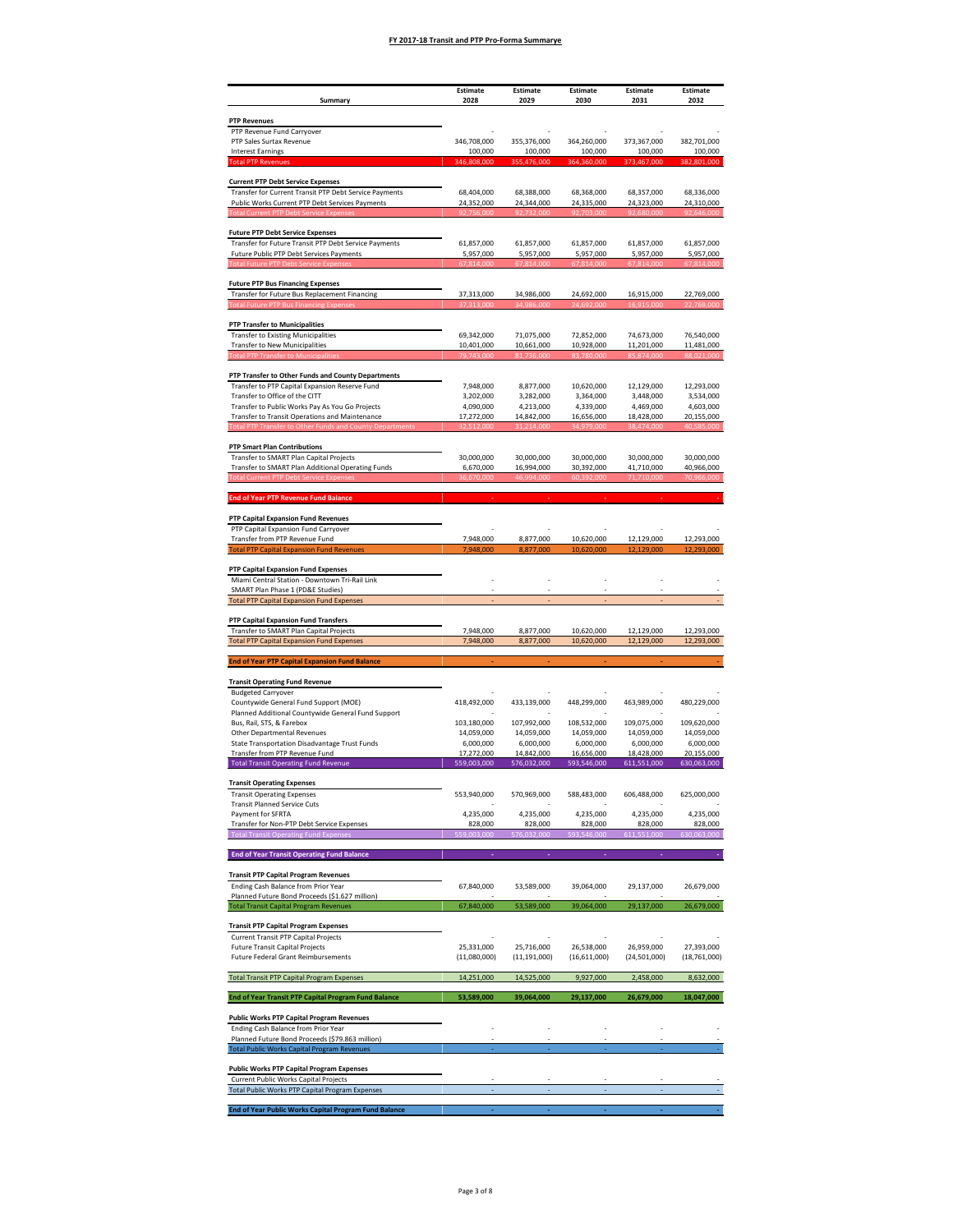| Summary                                                                                               | Estimate<br>2033          | <b>Estimate</b><br>2034   | Estimate<br>2035          | Estimate<br>2036          | Estimate<br>2037          |
|-------------------------------------------------------------------------------------------------------|---------------------------|---------------------------|---------------------------|---------------------------|---------------------------|
| <b>PTP Revenues</b>                                                                                   |                           |                           |                           |                           |                           |
| PTP Revenue Fund Carryover                                                                            |                           |                           |                           |                           |                           |
| PTP Sales Surtax Revenue<br><b>Interest Earnings</b>                                                  | 392,269,000<br>100,000    | 402,076,000<br>100,000    | 412,128,000<br>100,000    | 422,431,000<br>100,000    | 432,992,000<br>100,000    |
| <b>Total PTP Revenue:</b>                                                                             | .369.000                  | 402,176,000               | 412.228.000               | 422<br>531.000            | 433,092,000               |
| <b>Current PTP Debt Service Expenses</b><br>Transfer for Current Transit PTP Debt Service Payments    | 68,314,000                | 68,293,000                | 68,275,000                | 68,244,000                | 69,723,000                |
| Public Works Current PTP Debt Services Payments                                                       | 24,300,000                | 24,288,000                | 24,274,000                | 24,260,000                | 23,598,000                |
|                                                                                                       |                           |                           |                           |                           |                           |
| <b>Future PTP Debt Service Expenses</b><br>Transfer for Future Transit PTP Debt Service Payments      | 61,857,000                | 61,857,000                | 61,857,000                | 78,770,000                | 78,770,000                |
| Future Public PTP Debt Services Payments                                                              | 5,957,000                 | 5,957,000                 | 5,957,000                 | 5,957,000                 | 5,957,000                 |
|                                                                                                       |                           |                           |                           |                           |                           |
| <b>Future PTP Bus Financing Expenses</b><br>Transfer for Future Bus Replacement Financing             |                           | 34,829,000                |                           | 47,361,000                | 53,813,000                |
|                                                                                                       | 28,741,000                |                           | 41,033,000                |                           |                           |
| <b>PTP Transfer to Municipalities</b>                                                                 |                           |                           |                           |                           |                           |
| <b>Transfer to Existing Municipalities</b>                                                            | 78,454,000                | 80,415,000                | 82,426,000                | 84,486,000                | 86,598,000                |
| <b>Transfer to New Municipalities</b><br><b>Total PTP Transfer to Municipalitie</b>                   | 11,768,000<br>90.222.000  | 12,062,000<br>92.477.000  | 12,364,000<br>94.790.000  | 12,673,000<br>97.159.000  | 12,990,000<br>99,588,000  |
| PTP Transfer to Other Funds and County Departments                                                    |                           |                           |                           |                           |                           |
| Transfer to PTP Capital Expansion Reserve Fund                                                        | 12,465,000                | 12,644,000                | 12,831,000                | 11,335,000                | 11,453,000                |
| Transfer to Office of the CITT<br>Transfer to Public Works Pay As You Go Projects                     | 3,622,000<br>4,741,000    | 3,713,000<br>4,883,000    | 3,806,000<br>5,029,000    | 3,901,000<br>5,180,000    | 3,999,000<br>5,335,000    |
| Transfer to Transit Operations and Maintenance                                                        | 17,475,000                | 19,081,000                | 20,628,000                | 22,111,000                | 23,526,000<br>14 313 N    |
|                                                                                                       |                           |                           |                           |                           |                           |
| <b>PTP Smart Plan Contributions</b><br>Transfer to SMART Plan Capital Projects                        | 30,000,000                | 30,000,000                | 30,000,000                | 30,000,000                | 30,000,000                |
| Transfer to SMART Plan Additional Operating Funds<br>ent PTP Debt Service Exper                       | 44,675,000<br>74 675 000  | 44,154,000<br>74 154 000  | 43,748,000<br>73.748.000  | 28,253,000                | 27,330,000<br>57.330.000  |
|                                                                                                       |                           |                           |                           |                           |                           |
| <b>End of Year PTP Revenue Fund Balance</b>                                                           |                           |                           |                           |                           |                           |
| PTP Capital Expansion Fund Revenues                                                                   |                           |                           |                           |                           |                           |
| PTP Capital Expansion Fund Carryover<br>Transfer from PTP Revenue Fund                                | 12,465,000                | 12,644,000                | 12,831,000                | 11,335,000                | 11,453,000                |
| <b>Total PTP Capital Expansion Fund Revenues</b>                                                      |                           |                           |                           |                           |                           |
| PTP Capital Expansion Fund Expenses                                                                   |                           |                           |                           |                           |                           |
| Miami Central Station - Downtown Tri-Rail Link<br>SMART Plan Phase 1 (PD&E Studies)                   |                           |                           |                           |                           |                           |
| <b>Total PTP Capital Expansion Fund Expenses</b>                                                      |                           |                           |                           |                           |                           |
| PTP Capital Expansion Fund Transfers                                                                  |                           |                           |                           |                           |                           |
| Transfer to SMART Plan Capital Projects<br><b>Total PTP Capital Expansion Fund Expenses</b>           | 12,465,000<br>12,465,000  | 12,644,000<br>12,644,000  | 12,831,000<br>12,831,000  | 11,335,000<br>11,335,000  | 11.453.000<br>11,453,000  |
| <b>End of Year PTP Capital Expansion Fund Balance</b>                                                 |                           |                           |                           |                           |                           |
| <b>Transit Operating Fund Revenue</b>                                                                 |                           |                           |                           |                           |                           |
| <b>Budgeted Carryover</b>                                                                             |                           |                           |                           |                           |                           |
| Countywide General Fund Support (MOE)<br>Planned Additional Countywide General Fund Support           | 497,037,000               | 514,433,000               | 532,438,000               | 551,073,000               | 570,361,000               |
| Bus, Rail, STS, & Farebox                                                                             | 114,529,000               | 115,102,000               | 115,678,000               | 116,256,000               | 116,837,000               |
| Other Departmental Revenues<br>State Transportation Disadvantage Trust Funds                          | 14,059,000<br>6,000,000   | 14,059,000<br>6,000,000   | 14,059,000<br>6,000,000   | 14,059,000<br>6,000,000   | 14,059,000<br>6,000,000   |
| Transfer from PTP Revenue Fund<br><b>Total Transit Operating Fund Revenue</b>                         | 17.475.000<br>649,100,000 | 19,081,000<br>668,675,000 | 20,628,000<br>688,803,000 | 22,111,000<br>709,499,000 | 23,526,000<br>730,783,000 |
|                                                                                                       |                           |                           |                           |                           |                           |
| <b>Transit Operating Expenses</b><br><b>Transit Operating Expenses</b>                                | 644,037,000               | 663,612,000               | 683,740,000               | 704,436,000               | 725,720,000               |
| <b>Transit Planned Service Cuts</b><br>Payment for SFRTA                                              | 4,235,000                 | 4,235,000                 | 4,235,000                 | 4,235,000                 | 4,235,000                 |
| Transfer for Non-PTP Debt Service Expenses                                                            | 828,000                   | 828,000                   | 828,000                   | 828,000                   | 828,000                   |
| <b>Total Transit Operating Fund Expenses</b>                                                          | 649,100,000               | 668,675,000               | 688,803,000               | 709,499,000               | 730,783,000               |
| <b>End of Year Transit Operating Fund Balance</b>                                                     |                           |                           |                           |                           |                           |
| <b>Transit PTP Capital Program Revenues</b>                                                           |                           |                           |                           |                           |                           |
| Ending Cash Balance from Prior Year<br>Planned Future Bond Proceeds (\$1.627 million)                 | 18,047,000                | 3,112,000<br>232,800,000  | 219,374,000               | 202,974,000               | 186,219,000               |
| <b>Total Transit Capital Program Revenues</b>                                                         | 18,047,000                | 235,912,000               | 219,374,000               | 202,974,000               | 186,219,000               |
| <b>Transit PTP Capital Program Expenses</b>                                                           |                           |                           |                           |                           |                           |
| <b>Current Transit PTP Capital Projects</b><br><b>Future Transit Capital Projects</b>                 | 27,840,000                | 28,300,000                | 28,280,000                | 28,753,000                | 29,241,000                |
| <b>Future Federal Grant Reimbursements</b>                                                            | (12,905,000)              | (11, 762, 000)            | (11,880,000)              | (11,998,000)              | (12, 118, 000)            |
| <b>Total Transit PTP Capital Program Expenses</b>                                                     | 14,935,000                | 16,538,000                | 16,400,000                | 16,755,000                | 17,123,000                |
| End of Year Transit PTP Capital Program Fund Balance                                                  | 3,112,000                 | 219,374,000               | 202,974,000               | 186,219,000               | 169,096,000               |
|                                                                                                       |                           |                           |                           |                           |                           |
| <b>Public Works PTP Capital Program Revenues</b><br>Ending Cash Balance from Prior Year               |                           |                           |                           |                           |                           |
| Planned Future Bond Proceeds (\$79.863 million)<br><b>Total Public Works Capital Program Revenues</b> |                           |                           |                           |                           |                           |
|                                                                                                       |                           |                           |                           |                           |                           |
| <b>Public Works PTP Capital Program Expenses</b><br>Current Public Works Capital Projects             |                           |                           |                           |                           |                           |
| Total Public Works PTP Capital Program Expenses                                                       |                           |                           |                           |                           |                           |
| End of Year Public Works Capital Program Fund Balance                                                 |                           |                           |                           |                           |                           |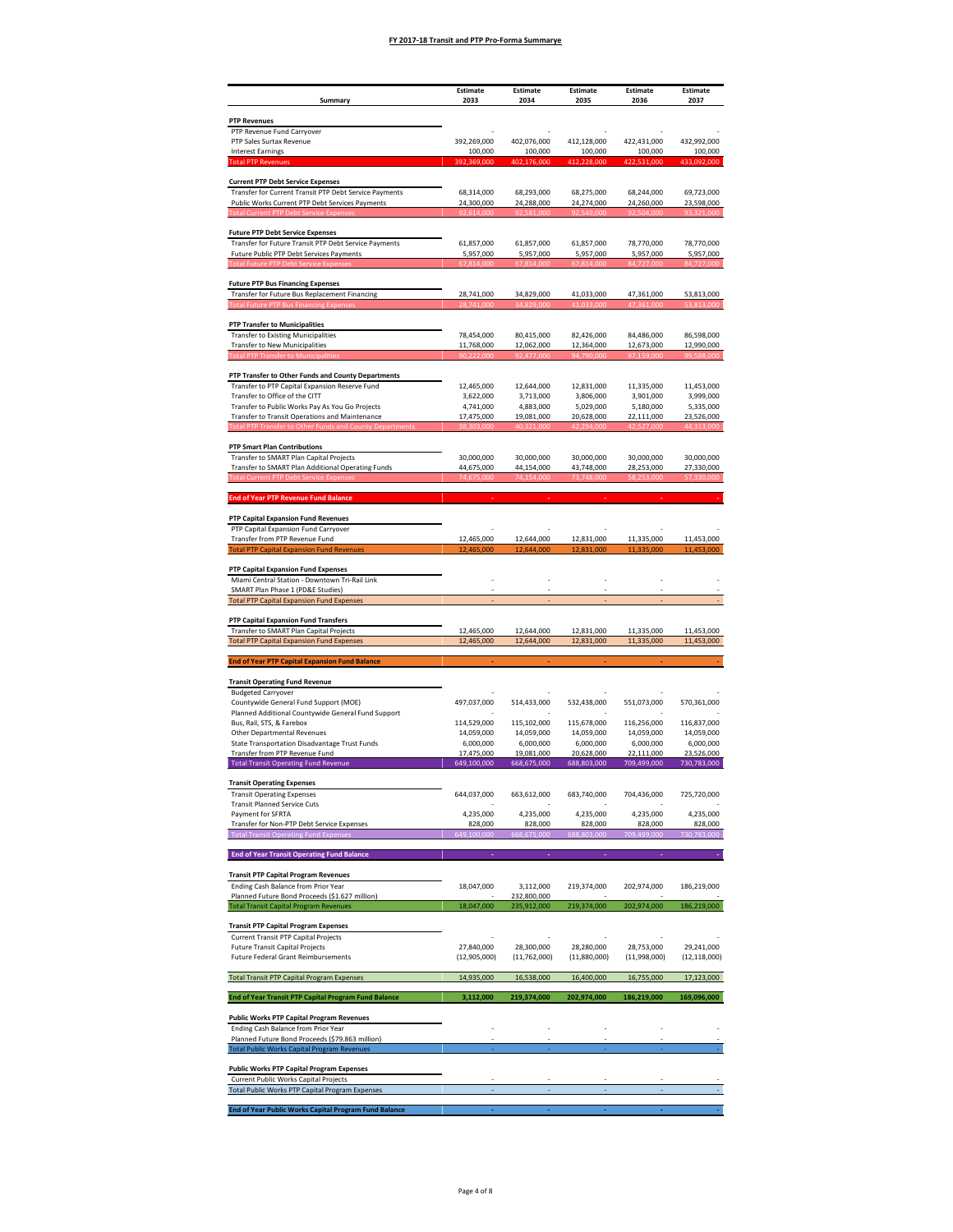|                                                                                                       | <b>Estimate</b>              | <b>Estimate</b>              | Estimate                     | <b>Estimate</b>            | Estimate                     |
|-------------------------------------------------------------------------------------------------------|------------------------------|------------------------------|------------------------------|----------------------------|------------------------------|
| Summary                                                                                               | 2038                         | 2039                         | 2040                         | 2041                       | 2042                         |
| <b>PTP Revenues</b><br>PTP Revenue Fund Carryover                                                     |                              |                              |                              |                            |                              |
| PTP Sales Surtax Revenue                                                                              | 443,817,000                  | 454,912,000                  | 466,285,000                  | 477,942,000                | 489,891,000                  |
| <b>Interest Earnings</b><br><b>Total PTP Rever</b>                                                    | 100,000                      | 100,000<br>.012.000          | 100,000                      | 100,000<br>478.042.000     | 100,000<br>489.991.000       |
| <b>Current PTP Debt Service Expenses</b>                                                              |                              |                              |                              |                            |                              |
| Transfer for Current Transit PTP Debt Service Payments                                                | 69,695,000                   | 65,997,000                   | 71,369,000                   | 72,072,000                 | 72,880,000                   |
| Public Works Current PTP Debt Services Payments                                                       | 23,589,000                   | 28,104,000                   | 22,644,000                   | 21,054,000                 | 21,055,000                   |
|                                                                                                       |                              |                              |                              |                            |                              |
| <b>Future PTP Debt Service Expenses</b>                                                               |                              |                              |                              |                            |                              |
| Transfer for Future Transit PTP Debt Service Payments<br>Future Public PTP Debt Services Payments     | 78,770,000<br>5,957,000      | 78,770,000<br>5,957,000      | 78,770,000<br>5,957,000      | 78,770,000<br>5,957,000    | 78,770,000<br>5,957,000      |
|                                                                                                       |                              |                              |                              |                            |                              |
| <b>Future PTP Bus Financing Expenses</b>                                                              |                              |                              |                              |                            |                              |
| Transfer for Future Bus Replacement Financing                                                         | 60,389,000                   | 61,559,000                   | 62,751,000                   | 63,965,000                 | 65,201,000                   |
| <b>Fotal Future PTP Bus Financing Expense</b>                                                         | 60.389.000                   | 61.559.000                   | 62.751.000                   | 63.965.000                 | 65,201,000                   |
| <b>PTP Transfer to Municipalities</b>                                                                 |                              |                              |                              |                            |                              |
| <b>Transfer to Existing Municipalities</b><br><b>Transfer to New Municipalities</b>                   | 88,763,000<br>13,315,000     | 90,982,000<br>13,647,000     | 93,257,000<br>13,989,000     | 95,588,000<br>14,338,000   | 97,978,000<br>14,697,000     |
| <b>Total PTP Transfer to Municipalities</b>                                                           | 102,078,000                  | 104,629,000                  | 107,246,000                  | 109,926,000                | 112,675,000                  |
| PTP Transfer to Other Funds and County Departments                                                    |                              |                              |                              |                            |                              |
| Transfer to PTP Capital Expansion Reserve Fund                                                        | 11,665,000                   | 12,354,000                   | 13,154,000                   | 14,054,000                 | 14,805,000                   |
| Transfer to Office of the CITT<br>Transfer to Public Works Pay As You Go Projects                     | 4,099,000<br>5,495,000       | 4,201,000<br>5,660,000       | 4,306,000<br>5,830,000       | 4,414,000<br>6,005,000     | 4,524,000<br>6,185,000       |
| Transfer to Transit Operations and Maintenance                                                        | 22,555,000                   | 26,146,000                   | 29,879,000                   | 32,937,000                 | 32,474,000                   |
| <b>Transfer to Othe</b>                                                                               | .814.00                      | 48.361.00                    | 53.169.00                    | 57.410.000                 | 57,988,000                   |
| <b>PTP Smart Plan Contributions</b>                                                                   |                              |                              |                              |                            |                              |
| Transfer to SMART Plan Capital Projects<br>Transfer to SMART Plan Additional Operating Funds          | 30,000,000<br>29,625,000     | 30,000,000<br>31,635,000     | 30,000,000<br>34,479,000     | 30,000,000<br>38,888,000   | 30,000,000<br>45,465,000     |
|                                                                                                       |                              |                              |                              |                            | 75.465.00                    |
| <b>End of Year PTP Revenue Fund Balance</b>                                                           |                              |                              |                              |                            |                              |
|                                                                                                       |                              |                              |                              |                            |                              |
| PTP Capital Expansion Fund Revenues<br>PTP Capital Expansion Fund Carryover                           |                              |                              |                              |                            |                              |
| Transfer from PTP Revenue Fund                                                                        | 11,665,000                   | 12,354,000                   | 13,154,000                   | 14,054,000                 | 14,805,000                   |
| <b>Total PTP Capital Expansion Fund Revenues</b>                                                      | 11,665,000                   | 12,354,000                   | 13,154,000                   | 14,054,000                 | 14,805,000                   |
| PTP Capital Expansion Fund Expenses                                                                   |                              |                              |                              |                            |                              |
| Miami Central Station - Downtown Tri-Rail Link<br>SMART Plan Phase 1 (PD&E Studies)                   |                              |                              |                              |                            |                              |
| <b>Total PTP Capital Expansion Fund Expenses</b>                                                      |                              |                              |                              |                            |                              |
| PTP Capital Expansion Fund Transfers                                                                  |                              |                              |                              |                            |                              |
| Transfer to SMART Plan Capital Projects                                                               | 11,665,000                   | 12,354,000                   | 13,154,000                   | 14,054,000                 | 14,805,000                   |
| <b>Total PTP Capital Expansion Fund Expenses</b>                                                      | 11,665,000                   | 12,354,000                   | 13,154,000                   | 14,054,000                 | 14,805,000                   |
| <b>End of Year PTP Capital Expansion Fund Balance</b>                                                 |                              |                              |                              |                            |                              |
| <b>Transit Operating Fund Revenue</b>                                                                 |                              |                              |                              |                            |                              |
| <b>Budgeted Carryover</b>                                                                             | 590,324,000                  |                              |                              | 654,502,000                |                              |
| Countywide General Fund Support (MOE)<br>Planned Additional Countywide General Fund Support           |                              | 610,985,000                  | 632,369,000                  |                            | 677,410,000                  |
| Bus, Rail, STS, & Farebox                                                                             | 121,870,000                  | 122,479,000                  | 123,091,000                  | 123,706,000                | 128,840,000                  |
| Other Departmental Revenues<br>State Transportation Disadvantage Trust Funds                          | 14,059,000<br>6,000,000      | 14,059,000<br>6,000,000      | 14,059,000<br>6,000,000      | 14,059,000<br>6,000,000    | 14,059,000<br>6,000,000      |
| Transfer from PTP Revenue Fund                                                                        | 22,555,000                   | 26,146,000                   | 29.879.000                   | 32,937,000                 | 32,474,000                   |
| <b>Total Transit Operating Fund Revenue</b>                                                           | 754,808,000                  | 779,669,000                  | 805,398,000                  | 831,204,000                | 858,783,000                  |
| <b>Transit Operating Expenses</b>                                                                     |                              |                              |                              |                            |                              |
| <b>Transit Operating Expenses</b><br><b>Transit Planned Service Cuts</b>                              | 749,745,000                  | 774,606,000                  | 800,335,000                  | 826,969,000                | 854,548,000                  |
| Payment for SFRTA                                                                                     | 4,235,000                    | 4,235,000                    | 4,235,000                    | 4,235,000                  | 4,235,000                    |
| Transfer for Non-PTP Debt Service Expenses<br><b>Total Transit Operating Fund Expense</b>             | 828,000                      | 828,000<br>79.669.000        | 828,000<br>398,000           | 31,204,000                 | 858,783,000                  |
|                                                                                                       |                              |                              |                              |                            |                              |
| <b>End of Year Transit Operating Fund Balance</b>                                                     |                              |                              |                              |                            |                              |
| <b>Transit PTP Capital Program Revenues</b>                                                           |                              |                              |                              |                            |                              |
| Ending Cash Balance from Prior Year<br>Planned Future Bond Proceeds (\$1.627 million)                 | 169,096,000                  | 145,311,000                  | 120,944,000                  | 95,973,000                 | 70,378,000                   |
| <b>Total Transit Capital Program Revenues</b>                                                         | 169,096,000                  | 145,311,000                  | 120,944,000                  | 95,973,000                 | 70,378,000                   |
| <b>Transit PTP Capital Program Expenses</b>                                                           |                              |                              |                              |                            |                              |
| Current Transit PTP Capital Projects                                                                  |                              |                              |                              |                            |                              |
| <b>Future Transit Capital Projects</b><br><b>Future Federal Grant Reimbursements</b>                  | 36.024.000<br>(12, 239, 000) | 36.729.000<br>(12, 362, 000) | 37,456,000<br>(12, 485, 000) | 38.205.000<br>(12,610,000) | 38,976,000<br>(12, 737, 000) |
|                                                                                                       |                              |                              |                              |                            |                              |
| <b>Total Transit PTP Capital Program Expenses</b>                                                     | 23,785,000                   | 24,367,000                   | 24,971,000                   | 25,595,000                 | 26,239,000                   |
| End of Year Transit PTP Capital Program Fund Balance                                                  | 145,311,000                  | 120,944,000                  | 95,973,000                   | 70,378,000                 | 44,139,000                   |
| <b>Public Works PTP Capital Program Revenues</b>                                                      |                              |                              |                              |                            |                              |
| Ending Cash Balance from Prior Year                                                                   |                              |                              |                              |                            |                              |
| Planned Future Bond Proceeds (\$79.863 million)<br><b>Total Public Works Capital Program Revenues</b> |                              |                              |                              |                            |                              |
|                                                                                                       |                              |                              |                              |                            |                              |
| <b>Public Works PTP Capital Program Expenses</b><br>Current Public Works Capital Projects             |                              |                              |                              |                            |                              |
| <b>Total Public Works PTP Capital Program Expenses</b>                                                |                              |                              |                              |                            |                              |
| End of Year Public Works Capital Program Fund Balance                                                 |                              |                              |                              |                            |                              |
|                                                                                                       |                              |                              |                              |                            |                              |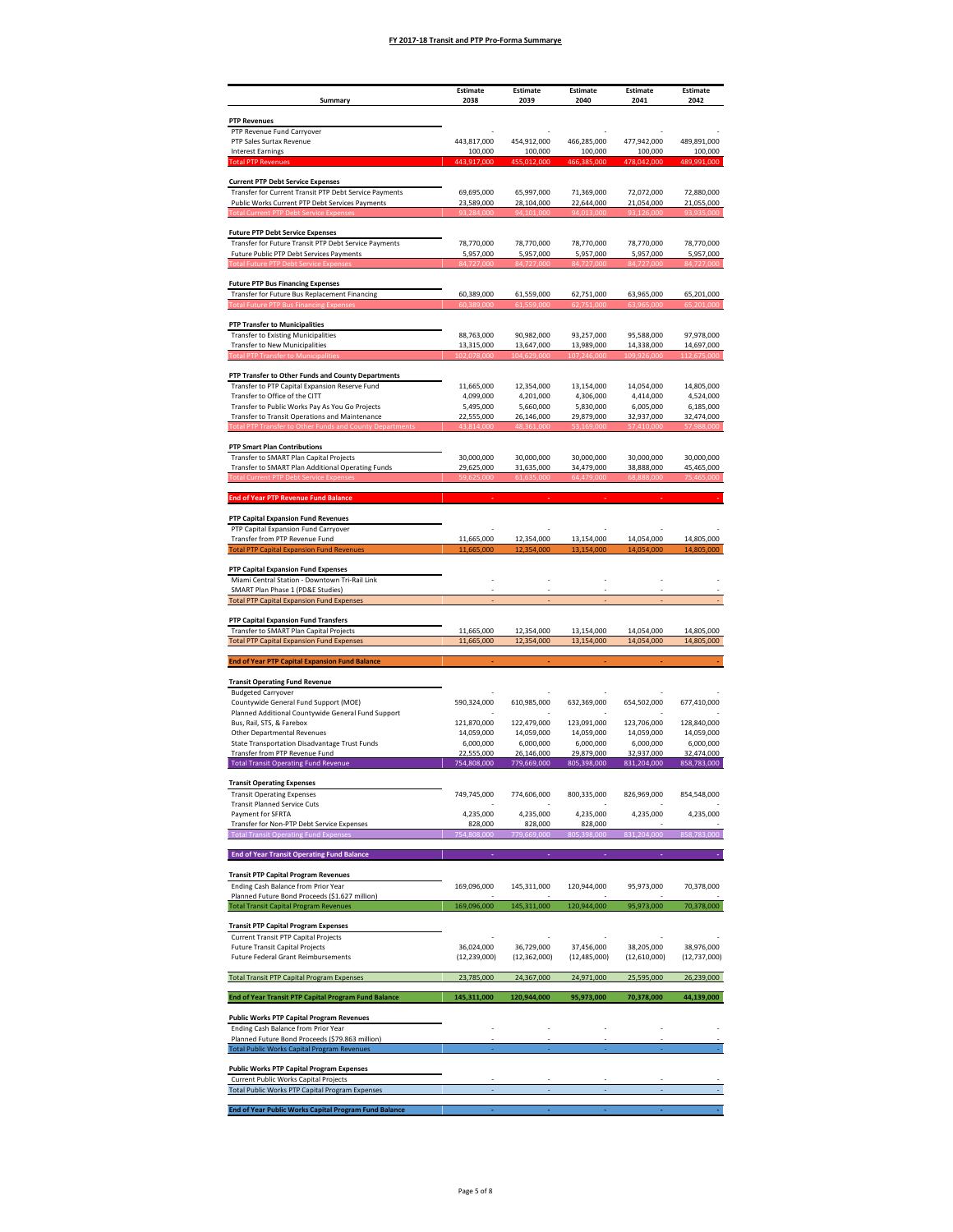|                                                                                                       | <b>Estimate</b>           | <b>Estimate</b>           | <b>Estimate</b>           | Estimate                  | Estimate                    |
|-------------------------------------------------------------------------------------------------------|---------------------------|---------------------------|---------------------------|---------------------------|-----------------------------|
| Summary                                                                                               | 2043                      | 2044                      | 2045                      | 2046                      | 2047                        |
| <b>PTP Revenues</b><br>PTP Revenue Fund Carryover                                                     |                           |                           |                           |                           |                             |
| PTP Sales Surtax Revenue                                                                              | 502,138,000               | 514,691,000               | 527,558,000               | 540,747,000               | 554,266,000                 |
| <b>Interest Earnings</b><br><b>Total PTP Reven</b>                                                    | 100,000                   | 100,000                   | 100,000                   | 100,000                   | 100,000<br>366.000          |
| <b>Current PTP Debt Service Expenses</b>                                                              |                           |                           |                           |                           |                             |
| Transfer for Current Transit PTP Debt Service Payments                                                |                           |                           |                           |                           |                             |
| Public Works Current PTP Debt Services Payments                                                       |                           |                           |                           |                           |                             |
| <b>Future PTP Debt Service Expenses</b>                                                               |                           |                           |                           |                           |                             |
| Transfer for Future Transit PTP Debt Service Payments                                                 | 78,770,000                | 78,770,000                | 78,770,000                | 78,770,000                | 95,588,000                  |
| Future Public PTP Debt Services Payments                                                              | 5,957,000                 | 5,957,000                 | 5,957,000                 | 5,957,000                 | 5,957,000                   |
|                                                                                                       |                           |                           |                           |                           |                             |
| <b>Future PTP Bus Financing Expenses</b><br>Transfer for Future Bus Replacement Financing             | 66,459,000                | 67,739,000                | 69,050,000                | 70,383,000                | 71,737,000                  |
| <b>Fotal Future PTP Bus Financing Expense</b>                                                         | 66.459.000                | 67.739.00                 | 69.050.000                | 20 383 000                |                             |
| <b>PTP Transfer to Municipalities</b>                                                                 |                           |                           |                           |                           |                             |
| <b>Transfer to Existing Municipalities</b><br><b>Transfer to New Municipalities</b>                   | 100,428,000<br>15,064,000 | 102,938,000<br>15,441,000 | 105,512,000<br>15,827,000 | 108,149,000<br>16,222,000 | 110,853,000<br>16,628,000   |
| <b>Total PTP Transfer to Municipalities</b>                                                           | 115,492,000               | 118,379,000               | 121,339,000               | 124,371,000               | 127,481,000                 |
| PTP Transfer to Other Funds and County Departments                                                    |                           |                           |                           |                           |                             |
| Transfer to PTP Capital Expansion Reserve Fund                                                        | 25,052,000                | 25,929,000                | 26,827,000                | 27,749,000                | 27,013,000                  |
| Transfer to Office of the CITT<br>Transfer to Public Works Pay As You Go Projects                     | 4,637,000<br>6,371,000    | 4,753,000<br>6,562,000    | 4,872,000<br>6,759,000    | 4,994,000<br>6,962,000    | 5,119,000<br>7,171,000      |
| Transfer to Transit Operations and Maintenance                                                        | 36,681,000                | 41,075,000                | 45,675,000                | 45,913,000                | 50,949,000                  |
| <b>Transfer to Other</b>                                                                              | 72.741.00                 |                           |                           | 85.618.000                | 90.252.000                  |
| <b>PTP Smart Plan Contributions</b>                                                                   |                           |                           |                           |                           |                             |
| Transfer to SMART Plan Capital Projects<br>Transfer to SMART Plan Additional Operating Funds          | 30,000,000<br>132,819,000 | 30,000,000<br>135,627,000 | 30,000,000<br>138,409,000 | 30,000,000<br>145,748,000 | 30,000,000<br>133,351,000   |
|                                                                                                       |                           |                           |                           |                           |                             |
| <b>End of Year PTP Revenue Fund Balance</b>                                                           |                           |                           |                           |                           |                             |
| PTP Capital Expansion Fund Revenues                                                                   |                           |                           |                           |                           |                             |
| PTP Capital Expansion Fund Carryover                                                                  |                           |                           |                           |                           |                             |
| Transfer from PTP Revenue Fund<br><b>Total PTP Capital Expansion Fund Revenues</b>                    | 25,052,000<br>25,052,000  | 25,929,000<br>25,929,000  | 26,827,000<br>26,827,000  | 27,749,000<br>27,749,000  | 27,013,000<br>27,013,000    |
|                                                                                                       |                           |                           |                           |                           |                             |
| PTP Capital Expansion Fund Expenses<br>Miami Central Station - Downtown Tri-Rail Link                 |                           |                           |                           |                           |                             |
| SMART Plan Phase 1 (PD&E Studies)                                                                     |                           |                           |                           |                           |                             |
| <b>Total PTP Capital Expansion Fund Expenses</b>                                                      |                           |                           |                           |                           |                             |
| PTP Capital Expansion Fund Transfers                                                                  |                           |                           |                           |                           |                             |
| Transfer to SMART Plan Capital Projects<br><b>Total PTP Capital Expansion Fund Expenses</b>           | 25,052,000<br>25,052,000  | 25,929,000<br>25,929,000  | 26,827,000<br>26,827,000  | 27,749,000<br>27,749,000  | 27,013,000<br>27,013,000    |
| <b>End of Year PTP Capital Expansion Fund Balance</b>                                                 |                           |                           |                           |                           |                             |
|                                                                                                       |                           |                           |                           |                           |                             |
| <b>Transit Operating Fund Revenue</b><br><b>Budgeted Carryover</b>                                    |                           |                           |                           |                           |                             |
| Countywide General Fund Support (MOE)                                                                 | 701,119,000               | 725,658,000               | 751,056,000               | 777,343,000               | 804,550,000                 |
| Planned Additional Countywide General Fund Support<br>Bus, Rail, STS, & Farebox                       | 129,484,000               | 130,131,000               | 130,782,000               | 136,020,000               | 136,700,000                 |
| Other Departmental Revenues                                                                           | 14,059,000                | 14,059,000                | 14,059,000                | 14,059,000                | 14,059,000                  |
| State Transportation Disadvantage Trust Funds                                                         | 6,000,000                 | 6,000,000                 | 6,000,000                 | 6,000,000                 | 6,000,000                   |
| Transfer from PTP Revenue Fund<br><b>Total Transit Operating Fund Revenue</b>                         | 36,681,000<br>887,343,000 | 41,075,000<br>916,923,000 | 45,675,000<br>947,572,000 | 45,913,000<br>979,335,000 | 50,949,000<br>1,012,258,000 |
| <b>Transit Operating Expenses</b>                                                                     |                           |                           |                           |                           |                             |
| <b>Transit Operating Expenses</b>                                                                     | 883,108,000               | 912,688,000               | 943,337,000               | 975,100,000               | 1,008,023,000               |
| <b>Transit Planned Service Cuts</b><br>Payment for SFRTA                                              | 4,235,000                 | 4,235,000                 | 4,235,000                 | 4,235,000                 | 4,235,000                   |
| Transfer for Non-PTP Debt Service Expenses                                                            |                           |                           |                           |                           |                             |
| <b>Total Transit Operating Fund Expense</b>                                                           | 87,343,000                | 16,923,000                | 947,572,000               | 979,335,000               | 012,258,000                 |
| <b>End of Year Transit Operating Fund Balance</b>                                                     |                           |                           |                           |                           |                             |
| <b>Transit PTP Capital Program Revenues</b>                                                           |                           |                           |                           |                           |                             |
| Ending Cash Balance from Prior Year<br>Planned Future Bond Proceeds (\$1.627 million)                 | 44,139,000                | 24,514,000                | 4,417,000<br>231,495,000  | 215,327,000               | 194,238,000                 |
| <b>Total Transit Capital Program Revenues</b>                                                         | 44,139,000                | 24,514,000                | 235,912,000               | 215,327,000               | 194,238,000                 |
| <b>Transit PTP Capital Program Expenses</b>                                                           |                           |                           |                           |                           |                             |
| Current Transit PTP Capital Projects                                                                  |                           |                           |                           |                           |                             |
| <b>Future Transit Capital Projects</b>                                                                | 32.489.000                | 33,089,000                | 33,707,000                | 34,343,000                | 34,998,000                  |
| <b>Future Federal Grant Reimbursements</b>                                                            | (12,864,000)              | (12,992,000)              | (13, 122, 000)            | (13, 254, 000)            | (13, 386, 000)              |
| <b>Total Transit PTP Capital Program Expenses</b>                                                     | 19,625,000                | 20,097,000                | 20,585,000                | 21,089,000                | 21,612,000                  |
| End of Year Transit PTP Capital Program Fund Balance                                                  | 24,514,000                | 4,417,000                 | 215,327,000               | 194,238,000               | 172,626,000                 |
| <b>Public Works PTP Capital Program Revenues</b>                                                      |                           |                           |                           |                           |                             |
| Ending Cash Balance from Prior Year                                                                   |                           |                           |                           |                           |                             |
| Planned Future Bond Proceeds (\$79.863 million)<br><b>Total Public Works Capital Program Revenues</b> |                           |                           |                           |                           |                             |
|                                                                                                       |                           |                           |                           |                           |                             |
| <b>Public Works PTP Capital Program Expenses</b><br><b>Current Public Works Capital Projects</b>      |                           |                           |                           |                           |                             |
| <b>Total Public Works PTP Capital Program Expenses</b>                                                |                           |                           |                           |                           |                             |
| End of Year Public Works Capital Program Fund Balance                                                 |                           |                           |                           |                           |                             |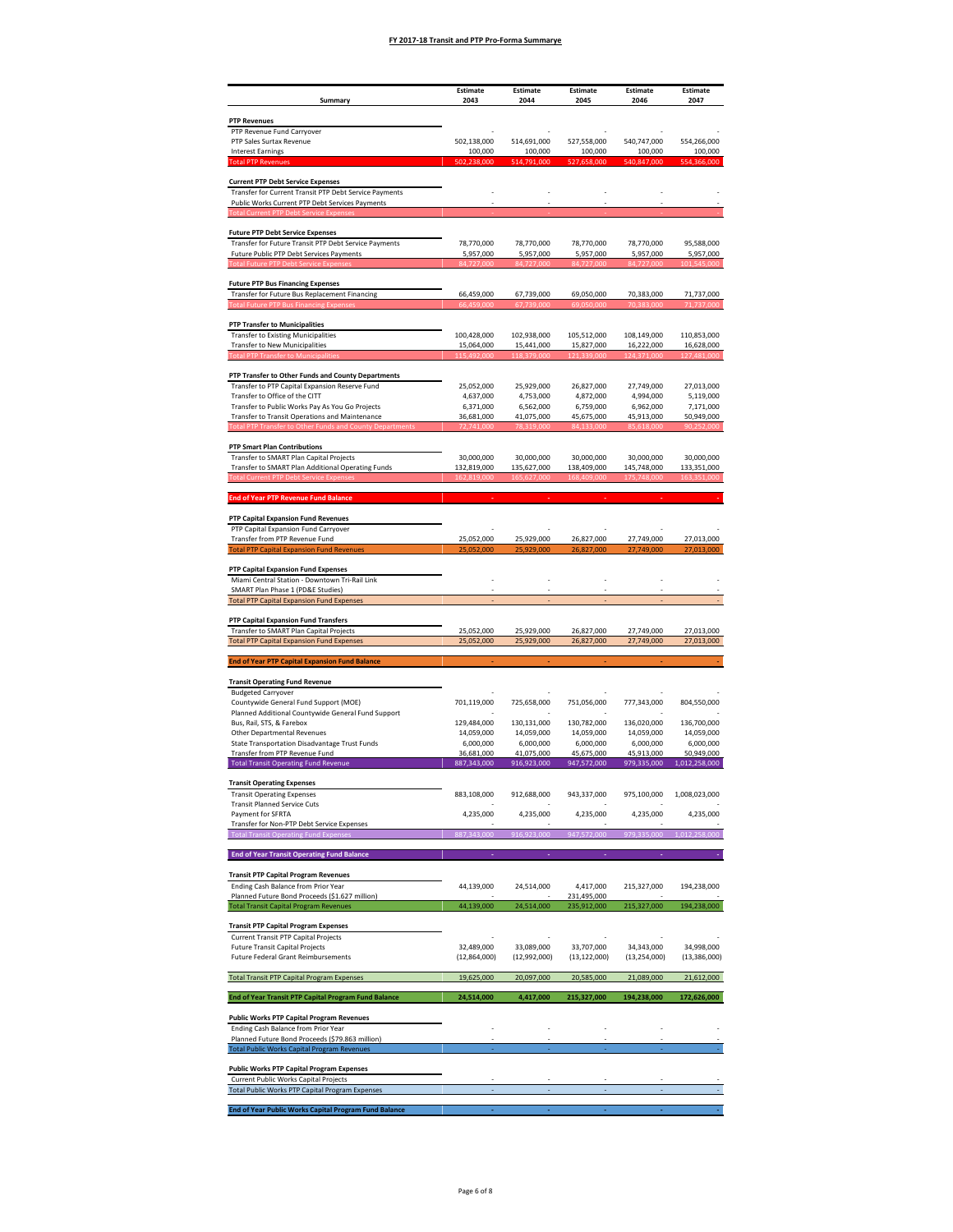| <b>PTP Revenues</b><br>PTP Revenue Fund Carryover<br>PTP Sales Surtax Revenue<br>568,123,000<br>582,326,000<br>596,884,000<br>611,806,000<br><b>Interest Earnings</b><br>100,000<br>100,000<br>100,000<br>100,000<br><b>Total PTP Reven</b><br>201.000<br><b>Current PTP Debt Service Expenses</b><br>Transfer for Current Transit PTP Debt Service Payments<br>Public Works Current PTP Debt Services Payments<br><b>Future PTP Debt Service Expenses</b><br>Transfer for Future Transit PTP Debt Service Payments<br>64,199,000<br>64,199,000<br>51,841,000<br>51,841,000<br>41,272,000<br>5,957,000<br>5,957,000<br>Future Public PTP Debt Services Payments<br>Transfer for Future Bus Replacement Financing<br>74,535,000<br>75,970,000<br>78,930,000<br>73,121,000<br>77,435,000<br><b>Fotal Future PTP Bus Financing Expense</b><br>73 121 00<br>74.535.00<br>75.970.000<br>78.930.000<br><b>PTP Transfer to Municipalities</b><br><b>Transfer to Existing Municipalities</b><br>113,625,000<br>116,465,000<br>119,377,000<br>122,361,000<br><b>Transfer to New Municipalities</b><br>17,044,000<br>17,470,000<br>17,907,000<br>18,354,000<br><b>Total PTP Transfer to Municipalities</b><br>130,669,000<br>133,935,000<br>137,284,000<br>140,715,000<br>144,233,000<br>Transfer to PTP Capital Expansion Reserve Fund<br>31,122,000<br>32,117,000<br>34,970,000<br>36,017,000<br>38,148,000<br>Transfer to Office of the CITT<br>5,247,000<br>5,378,000<br>5,512,000<br>5,650,000<br>Transfer to Public Works Pay As You Go Projects<br>7,836,000<br>7,386,000<br>7,608,000<br>8,071,000<br>Transfer to Transit Operations and Maintenance<br>56,242,000<br>61,811,000<br>63,024,000<br>69,188,000<br>75,696,000<br>127.948.000<br>18.926.00<br><b>PTP Smart Plan Contributions</b><br>Transfer to SMART Plan Capital Projects<br>30,000,000<br>30,000,000<br>30,000,000<br>30,000,000<br>30,000,000<br>Transfer to SMART Plan Additional Operating Funds<br>164,280,000<br>166,886,000<br>190,547,000<br>192,989,000<br>204,818,000<br>234.818.0<br><b>End of Year PTP Revenue Fund Balance</b><br>PTP Capital Expansion Fund Revenues<br>PTP Capital Expansion Fund Carryover<br>Transfer from PTP Revenue Fund<br>34,970,000<br>31,122,000<br>32,117,000<br>36,017,000<br>31,122,000<br><b>Total PTP Capital Expansion Fund Revenues</b><br>32,117,000<br>34,970,000<br>36,017,000<br>38,148,000<br>PTP Capital Expansion Fund Expenses<br>Miami Central Station - Downtown Tri-Rail Link<br>SMART Plan Phase 1 (PD&E Studies)<br><b>Total PTP Capital Expansion Fund Expenses</b><br>PTP Capital Expansion Fund Transfers<br>Transfer to SMART Plan Capital Projects<br>34,970,000<br>31,122,000<br>32,117,000<br>36,017,000<br>34,970,000<br>36,017,000<br><b>Total PTP Capital Expansion Fund Expenses</b><br>31,122,000<br>32,117,000<br>38,148,000<br><b>End of Year PTP Capital Expansion Fund Balance</b><br><b>Transit Operating Fund Revenue</b><br><b>Budgeted Carryover</b><br>892,019,000<br>Countywide General Fund Support (MOE)<br>832,709,000<br>861,854,000<br>923,240,000<br>955,553,000<br>Planned Additional Countywide General Fund Support<br>Bus, Rail, STS, & Farebox<br>137,384,000<br>138,071,000<br>143,414,000<br>144,131,000<br>144,852,000<br>14,059,000<br>Other Departmental Revenues<br>14,059,000<br>14,059,000<br>14,059,000<br>14,059,000<br>State Transportation Disadvantage Trust Funds<br>6,000,000<br>6,000,000<br>6,000,000<br>6,000,000<br>Transfer from PTP Revenue Fund<br>56,242,000<br>61,811,000<br>63,024,000<br>69,188,000<br>75,696,000<br>1,046,394,000<br>1,081,795,000<br>1,118,516,000<br>1,196,160,000<br><b>Total Transit Operating Fund Revenue</b><br>1,156,618,000<br><b>Transit Operating Expenses</b><br>1,042,159,000<br>1,077,560,000<br><b>Transit Operating Expenses</b><br>1,114,281,000<br>1,152,383,000<br>1,191,925,000<br><b>Transit Planned Service Cuts</b><br>Payment for SFRTA<br>4,235,000<br>4,235,000<br>4,235,000<br>4,235,000<br>4,235,000<br>Transfer for Non-PTP Debt Service Expenses<br>046,394,000<br>081.795.000<br>18,516,000<br>156,618,000<br>196,160,000<br><b>Total Transit Operating Fund Expense:</b><br><b>End of Year Transit Operating Fund Balance</b><br><b>Transit PTP Capital Program Revenues</b><br>Ending Cash Balance from Prior Year<br>172,626,000<br>150,473,000<br>127,760,000<br>61,895,000<br>168,170,000<br>Planned Future Bond Proceeds (\$1.627 million)<br>174,017,000<br>172,626,000<br>168,170,000<br><b>Total Transit Capital Program Revenues</b><br>150,473,000<br>127,760,000<br>235,912,000<br><b>Transit PTP Capital Program Expenses</b><br>Current Transit PTP Capital Projects<br><b>Future Transit Capital Projects</b><br>35.673.000<br>36,368,000<br>79,657,000<br>81.672.000<br>83,748,000<br><b>Future Federal Grant Reimbursements</b><br>(13, 655, 000)<br>(13,520,000)<br>(13,792,000)<br>(13,930,000)<br>(14,069,000)<br><b>Total Transit PTP Capital Program Expenses</b><br>22,153,000<br>22,713,000<br>65,865,000<br>67,742,000<br>150,473,000<br>127,760,000<br>61,895,000<br>168,170,000<br>98,491,000<br>End of Year Transit PTP Capital Program Fund Balance<br><b>Public Works PTP Capital Program Revenues</b><br>Ending Cash Balance from Prior Year<br>Planned Future Bond Proceeds (\$79.863 million)<br><b>Total Public Works Capital Program Revenues</b><br><b>Public Works PTP Capital Program Expenses</b><br><b>Current Public Works Capital Projects</b><br><b>Total Public Works PTP Capital Program Expenses</b> |                                                    | <b>Estimate</b> | <b>Estimate</b> | <b>Estimate</b> | Estimate | Estimate    |
|----------------------------------------------------------------------------------------------------------------------------------------------------------------------------------------------------------------------------------------------------------------------------------------------------------------------------------------------------------------------------------------------------------------------------------------------------------------------------------------------------------------------------------------------------------------------------------------------------------------------------------------------------------------------------------------------------------------------------------------------------------------------------------------------------------------------------------------------------------------------------------------------------------------------------------------------------------------------------------------------------------------------------------------------------------------------------------------------------------------------------------------------------------------------------------------------------------------------------------------------------------------------------------------------------------------------------------------------------------------------------------------------------------------------------------------------------------------------------------------------------------------------------------------------------------------------------------------------------------------------------------------------------------------------------------------------------------------------------------------------------------------------------------------------------------------------------------------------------------------------------------------------------------------------------------------------------------------------------------------------------------------------------------------------------------------------------------------------------------------------------------------------------------------------------------------------------------------------------------------------------------------------------------------------------------------------------------------------------------------------------------------------------------------------------------------------------------------------------------------------------------------------------------------------------------------------------------------------------------------------------------------------------------------------------------------------------------------------------------------------------------------------------------------------------------------------------------------------------------------------------------------------------------------------------------------------------------------------------------------------------------------------------------------------------------------------------------------------------------------------------------------------------------------------------------------------------------------------------------------------------------------------------------------------------------------------------------------------------------------------------------------------------------------------------------------------------------------------------------------------------------------------------------------------------------------------------------------------------------------------------------------------------------------------------------------------------------------------------------------------------------------------------------------------------------------------------------------------------------------------------------------------------------------------------------------------------------------------------------------------------------------------------------------------------------------------------------------------------------------------------------------------------------------------------------------------------------------------------------------------------------------------------------------------------------------------------------------------------------------------------------------------------------------------------------------------------------------------------------------------------------------------------------------------------------------------------------------------------------------------------------------------------------------------------------------------------------------------------------------------------------------------------------------------------------------------------------------------------------------------------------------------------------------------------------------------------------------------------------------------------------------------------------------------------------------------------------------------------------------------------------------------------------------------------------------------------------------------------------------------------------------------------------------------------------------------------------------------------------------------------------------------------------------------------------------------------------------------------------------------------------------------------------------------------------------------------------------|----------------------------------------------------|-----------------|-----------------|-----------------|----------|-------------|
|                                                                                                                                                                                                                                                                                                                                                                                                                                                                                                                                                                                                                                                                                                                                                                                                                                                                                                                                                                                                                                                                                                                                                                                                                                                                                                                                                                                                                                                                                                                                                                                                                                                                                                                                                                                                                                                                                                                                                                                                                                                                                                                                                                                                                                                                                                                                                                                                                                                                                                                                                                                                                                                                                                                                                                                                                                                                                                                                                                                                                                                                                                                                                                                                                                                                                                                                                                                                                                                                                                                                                                                                                                                                                                                                                                                                                                                                                                                                                                                                                                                                                                                                                                                                                                                                                                                                                                                                                                                                                                                                                                                                                                                                                                                                                                                                                                                                                                                                                                                                                                                                                                                                                                                                                                                                                                                                                                                                                                                                                                                                                                                        | Summary                                            | 2048            | 2049            | 2050            | 2051     | 2052        |
|                                                                                                                                                                                                                                                                                                                                                                                                                                                                                                                                                                                                                                                                                                                                                                                                                                                                                                                                                                                                                                                                                                                                                                                                                                                                                                                                                                                                                                                                                                                                                                                                                                                                                                                                                                                                                                                                                                                                                                                                                                                                                                                                                                                                                                                                                                                                                                                                                                                                                                                                                                                                                                                                                                                                                                                                                                                                                                                                                                                                                                                                                                                                                                                                                                                                                                                                                                                                                                                                                                                                                                                                                                                                                                                                                                                                                                                                                                                                                                                                                                                                                                                                                                                                                                                                                                                                                                                                                                                                                                                                                                                                                                                                                                                                                                                                                                                                                                                                                                                                                                                                                                                                                                                                                                                                                                                                                                                                                                                                                                                                                                                        |                                                    |                 |                 |                 |          |             |
|                                                                                                                                                                                                                                                                                                                                                                                                                                                                                                                                                                                                                                                                                                                                                                                                                                                                                                                                                                                                                                                                                                                                                                                                                                                                                                                                                                                                                                                                                                                                                                                                                                                                                                                                                                                                                                                                                                                                                                                                                                                                                                                                                                                                                                                                                                                                                                                                                                                                                                                                                                                                                                                                                                                                                                                                                                                                                                                                                                                                                                                                                                                                                                                                                                                                                                                                                                                                                                                                                                                                                                                                                                                                                                                                                                                                                                                                                                                                                                                                                                                                                                                                                                                                                                                                                                                                                                                                                                                                                                                                                                                                                                                                                                                                                                                                                                                                                                                                                                                                                                                                                                                                                                                                                                                                                                                                                                                                                                                                                                                                                                                        |                                                    |                 |                 |                 |          | 627,101,000 |
|                                                                                                                                                                                                                                                                                                                                                                                                                                                                                                                                                                                                                                                                                                                                                                                                                                                                                                                                                                                                                                                                                                                                                                                                                                                                                                                                                                                                                                                                                                                                                                                                                                                                                                                                                                                                                                                                                                                                                                                                                                                                                                                                                                                                                                                                                                                                                                                                                                                                                                                                                                                                                                                                                                                                                                                                                                                                                                                                                                                                                                                                                                                                                                                                                                                                                                                                                                                                                                                                                                                                                                                                                                                                                                                                                                                                                                                                                                                                                                                                                                                                                                                                                                                                                                                                                                                                                                                                                                                                                                                                                                                                                                                                                                                                                                                                                                                                                                                                                                                                                                                                                                                                                                                                                                                                                                                                                                                                                                                                                                                                                                                        |                                                    |                 |                 |                 |          | 100,000     |
|                                                                                                                                                                                                                                                                                                                                                                                                                                                                                                                                                                                                                                                                                                                                                                                                                                                                                                                                                                                                                                                                                                                                                                                                                                                                                                                                                                                                                                                                                                                                                                                                                                                                                                                                                                                                                                                                                                                                                                                                                                                                                                                                                                                                                                                                                                                                                                                                                                                                                                                                                                                                                                                                                                                                                                                                                                                                                                                                                                                                                                                                                                                                                                                                                                                                                                                                                                                                                                                                                                                                                                                                                                                                                                                                                                                                                                                                                                                                                                                                                                                                                                                                                                                                                                                                                                                                                                                                                                                                                                                                                                                                                                                                                                                                                                                                                                                                                                                                                                                                                                                                                                                                                                                                                                                                                                                                                                                                                                                                                                                                                                                        |                                                    |                 |                 |                 |          |             |
|                                                                                                                                                                                                                                                                                                                                                                                                                                                                                                                                                                                                                                                                                                                                                                                                                                                                                                                                                                                                                                                                                                                                                                                                                                                                                                                                                                                                                                                                                                                                                                                                                                                                                                                                                                                                                                                                                                                                                                                                                                                                                                                                                                                                                                                                                                                                                                                                                                                                                                                                                                                                                                                                                                                                                                                                                                                                                                                                                                                                                                                                                                                                                                                                                                                                                                                                                                                                                                                                                                                                                                                                                                                                                                                                                                                                                                                                                                                                                                                                                                                                                                                                                                                                                                                                                                                                                                                                                                                                                                                                                                                                                                                                                                                                                                                                                                                                                                                                                                                                                                                                                                                                                                                                                                                                                                                                                                                                                                                                                                                                                                                        |                                                    |                 |                 |                 |          |             |
|                                                                                                                                                                                                                                                                                                                                                                                                                                                                                                                                                                                                                                                                                                                                                                                                                                                                                                                                                                                                                                                                                                                                                                                                                                                                                                                                                                                                                                                                                                                                                                                                                                                                                                                                                                                                                                                                                                                                                                                                                                                                                                                                                                                                                                                                                                                                                                                                                                                                                                                                                                                                                                                                                                                                                                                                                                                                                                                                                                                                                                                                                                                                                                                                                                                                                                                                                                                                                                                                                                                                                                                                                                                                                                                                                                                                                                                                                                                                                                                                                                                                                                                                                                                                                                                                                                                                                                                                                                                                                                                                                                                                                                                                                                                                                                                                                                                                                                                                                                                                                                                                                                                                                                                                                                                                                                                                                                                                                                                                                                                                                                                        |                                                    |                 |                 |                 |          |             |
|                                                                                                                                                                                                                                                                                                                                                                                                                                                                                                                                                                                                                                                                                                                                                                                                                                                                                                                                                                                                                                                                                                                                                                                                                                                                                                                                                                                                                                                                                                                                                                                                                                                                                                                                                                                                                                                                                                                                                                                                                                                                                                                                                                                                                                                                                                                                                                                                                                                                                                                                                                                                                                                                                                                                                                                                                                                                                                                                                                                                                                                                                                                                                                                                                                                                                                                                                                                                                                                                                                                                                                                                                                                                                                                                                                                                                                                                                                                                                                                                                                                                                                                                                                                                                                                                                                                                                                                                                                                                                                                                                                                                                                                                                                                                                                                                                                                                                                                                                                                                                                                                                                                                                                                                                                                                                                                                                                                                                                                                                                                                                                                        |                                                    |                 |                 |                 |          |             |
|                                                                                                                                                                                                                                                                                                                                                                                                                                                                                                                                                                                                                                                                                                                                                                                                                                                                                                                                                                                                                                                                                                                                                                                                                                                                                                                                                                                                                                                                                                                                                                                                                                                                                                                                                                                                                                                                                                                                                                                                                                                                                                                                                                                                                                                                                                                                                                                                                                                                                                                                                                                                                                                                                                                                                                                                                                                                                                                                                                                                                                                                                                                                                                                                                                                                                                                                                                                                                                                                                                                                                                                                                                                                                                                                                                                                                                                                                                                                                                                                                                                                                                                                                                                                                                                                                                                                                                                                                                                                                                                                                                                                                                                                                                                                                                                                                                                                                                                                                                                                                                                                                                                                                                                                                                                                                                                                                                                                                                                                                                                                                                                        |                                                    |                 |                 |                 |          |             |
|                                                                                                                                                                                                                                                                                                                                                                                                                                                                                                                                                                                                                                                                                                                                                                                                                                                                                                                                                                                                                                                                                                                                                                                                                                                                                                                                                                                                                                                                                                                                                                                                                                                                                                                                                                                                                                                                                                                                                                                                                                                                                                                                                                                                                                                                                                                                                                                                                                                                                                                                                                                                                                                                                                                                                                                                                                                                                                                                                                                                                                                                                                                                                                                                                                                                                                                                                                                                                                                                                                                                                                                                                                                                                                                                                                                                                                                                                                                                                                                                                                                                                                                                                                                                                                                                                                                                                                                                                                                                                                                                                                                                                                                                                                                                                                                                                                                                                                                                                                                                                                                                                                                                                                                                                                                                                                                                                                                                                                                                                                                                                                                        |                                                    |                 |                 |                 |          |             |
|                                                                                                                                                                                                                                                                                                                                                                                                                                                                                                                                                                                                                                                                                                                                                                                                                                                                                                                                                                                                                                                                                                                                                                                                                                                                                                                                                                                                                                                                                                                                                                                                                                                                                                                                                                                                                                                                                                                                                                                                                                                                                                                                                                                                                                                                                                                                                                                                                                                                                                                                                                                                                                                                                                                                                                                                                                                                                                                                                                                                                                                                                                                                                                                                                                                                                                                                                                                                                                                                                                                                                                                                                                                                                                                                                                                                                                                                                                                                                                                                                                                                                                                                                                                                                                                                                                                                                                                                                                                                                                                                                                                                                                                                                                                                                                                                                                                                                                                                                                                                                                                                                                                                                                                                                                                                                                                                                                                                                                                                                                                                                                                        |                                                    |                 |                 |                 |          |             |
|                                                                                                                                                                                                                                                                                                                                                                                                                                                                                                                                                                                                                                                                                                                                                                                                                                                                                                                                                                                                                                                                                                                                                                                                                                                                                                                                                                                                                                                                                                                                                                                                                                                                                                                                                                                                                                                                                                                                                                                                                                                                                                                                                                                                                                                                                                                                                                                                                                                                                                                                                                                                                                                                                                                                                                                                                                                                                                                                                                                                                                                                                                                                                                                                                                                                                                                                                                                                                                                                                                                                                                                                                                                                                                                                                                                                                                                                                                                                                                                                                                                                                                                                                                                                                                                                                                                                                                                                                                                                                                                                                                                                                                                                                                                                                                                                                                                                                                                                                                                                                                                                                                                                                                                                                                                                                                                                                                                                                                                                                                                                                                                        | <b>Future PTP Bus Financing Expenses</b>           |                 |                 |                 |          |             |
|                                                                                                                                                                                                                                                                                                                                                                                                                                                                                                                                                                                                                                                                                                                                                                                                                                                                                                                                                                                                                                                                                                                                                                                                                                                                                                                                                                                                                                                                                                                                                                                                                                                                                                                                                                                                                                                                                                                                                                                                                                                                                                                                                                                                                                                                                                                                                                                                                                                                                                                                                                                                                                                                                                                                                                                                                                                                                                                                                                                                                                                                                                                                                                                                                                                                                                                                                                                                                                                                                                                                                                                                                                                                                                                                                                                                                                                                                                                                                                                                                                                                                                                                                                                                                                                                                                                                                                                                                                                                                                                                                                                                                                                                                                                                                                                                                                                                                                                                                                                                                                                                                                                                                                                                                                                                                                                                                                                                                                                                                                                                                                                        |                                                    |                 |                 |                 |          |             |
|                                                                                                                                                                                                                                                                                                                                                                                                                                                                                                                                                                                                                                                                                                                                                                                                                                                                                                                                                                                                                                                                                                                                                                                                                                                                                                                                                                                                                                                                                                                                                                                                                                                                                                                                                                                                                                                                                                                                                                                                                                                                                                                                                                                                                                                                                                                                                                                                                                                                                                                                                                                                                                                                                                                                                                                                                                                                                                                                                                                                                                                                                                                                                                                                                                                                                                                                                                                                                                                                                                                                                                                                                                                                                                                                                                                                                                                                                                                                                                                                                                                                                                                                                                                                                                                                                                                                                                                                                                                                                                                                                                                                                                                                                                                                                                                                                                                                                                                                                                                                                                                                                                                                                                                                                                                                                                                                                                                                                                                                                                                                                                                        |                                                    |                 |                 |                 |          |             |
|                                                                                                                                                                                                                                                                                                                                                                                                                                                                                                                                                                                                                                                                                                                                                                                                                                                                                                                                                                                                                                                                                                                                                                                                                                                                                                                                                                                                                                                                                                                                                                                                                                                                                                                                                                                                                                                                                                                                                                                                                                                                                                                                                                                                                                                                                                                                                                                                                                                                                                                                                                                                                                                                                                                                                                                                                                                                                                                                                                                                                                                                                                                                                                                                                                                                                                                                                                                                                                                                                                                                                                                                                                                                                                                                                                                                                                                                                                                                                                                                                                                                                                                                                                                                                                                                                                                                                                                                                                                                                                                                                                                                                                                                                                                                                                                                                                                                                                                                                                                                                                                                                                                                                                                                                                                                                                                                                                                                                                                                                                                                                                                        |                                                    |                 |                 |                 |          | 125,420,000 |
|                                                                                                                                                                                                                                                                                                                                                                                                                                                                                                                                                                                                                                                                                                                                                                                                                                                                                                                                                                                                                                                                                                                                                                                                                                                                                                                                                                                                                                                                                                                                                                                                                                                                                                                                                                                                                                                                                                                                                                                                                                                                                                                                                                                                                                                                                                                                                                                                                                                                                                                                                                                                                                                                                                                                                                                                                                                                                                                                                                                                                                                                                                                                                                                                                                                                                                                                                                                                                                                                                                                                                                                                                                                                                                                                                                                                                                                                                                                                                                                                                                                                                                                                                                                                                                                                                                                                                                                                                                                                                                                                                                                                                                                                                                                                                                                                                                                                                                                                                                                                                                                                                                                                                                                                                                                                                                                                                                                                                                                                                                                                                                                        |                                                    |                 |                 |                 |          | 18,813,000  |
|                                                                                                                                                                                                                                                                                                                                                                                                                                                                                                                                                                                                                                                                                                                                                                                                                                                                                                                                                                                                                                                                                                                                                                                                                                                                                                                                                                                                                                                                                                                                                                                                                                                                                                                                                                                                                                                                                                                                                                                                                                                                                                                                                                                                                                                                                                                                                                                                                                                                                                                                                                                                                                                                                                                                                                                                                                                                                                                                                                                                                                                                                                                                                                                                                                                                                                                                                                                                                                                                                                                                                                                                                                                                                                                                                                                                                                                                                                                                                                                                                                                                                                                                                                                                                                                                                                                                                                                                                                                                                                                                                                                                                                                                                                                                                                                                                                                                                                                                                                                                                                                                                                                                                                                                                                                                                                                                                                                                                                                                                                                                                                                        |                                                    |                 |                 |                 |          |             |
|                                                                                                                                                                                                                                                                                                                                                                                                                                                                                                                                                                                                                                                                                                                                                                                                                                                                                                                                                                                                                                                                                                                                                                                                                                                                                                                                                                                                                                                                                                                                                                                                                                                                                                                                                                                                                                                                                                                                                                                                                                                                                                                                                                                                                                                                                                                                                                                                                                                                                                                                                                                                                                                                                                                                                                                                                                                                                                                                                                                                                                                                                                                                                                                                                                                                                                                                                                                                                                                                                                                                                                                                                                                                                                                                                                                                                                                                                                                                                                                                                                                                                                                                                                                                                                                                                                                                                                                                                                                                                                                                                                                                                                                                                                                                                                                                                                                                                                                                                                                                                                                                                                                                                                                                                                                                                                                                                                                                                                                                                                                                                                                        | PTP Transfer to Other Funds and County Departments |                 |                 |                 |          |             |
|                                                                                                                                                                                                                                                                                                                                                                                                                                                                                                                                                                                                                                                                                                                                                                                                                                                                                                                                                                                                                                                                                                                                                                                                                                                                                                                                                                                                                                                                                                                                                                                                                                                                                                                                                                                                                                                                                                                                                                                                                                                                                                                                                                                                                                                                                                                                                                                                                                                                                                                                                                                                                                                                                                                                                                                                                                                                                                                                                                                                                                                                                                                                                                                                                                                                                                                                                                                                                                                                                                                                                                                                                                                                                                                                                                                                                                                                                                                                                                                                                                                                                                                                                                                                                                                                                                                                                                                                                                                                                                                                                                                                                                                                                                                                                                                                                                                                                                                                                                                                                                                                                                                                                                                                                                                                                                                                                                                                                                                                                                                                                                                        |                                                    |                 |                 |                 |          | 5,791,000   |
|                                                                                                                                                                                                                                                                                                                                                                                                                                                                                                                                                                                                                                                                                                                                                                                                                                                                                                                                                                                                                                                                                                                                                                                                                                                                                                                                                                                                                                                                                                                                                                                                                                                                                                                                                                                                                                                                                                                                                                                                                                                                                                                                                                                                                                                                                                                                                                                                                                                                                                                                                                                                                                                                                                                                                                                                                                                                                                                                                                                                                                                                                                                                                                                                                                                                                                                                                                                                                                                                                                                                                                                                                                                                                                                                                                                                                                                                                                                                                                                                                                                                                                                                                                                                                                                                                                                                                                                                                                                                                                                                                                                                                                                                                                                                                                                                                                                                                                                                                                                                                                                                                                                                                                                                                                                                                                                                                                                                                                                                                                                                                                                        |                                                    |                 |                 |                 |          | 8,313,000   |
|                                                                                                                                                                                                                                                                                                                                                                                                                                                                                                                                                                                                                                                                                                                                                                                                                                                                                                                                                                                                                                                                                                                                                                                                                                                                                                                                                                                                                                                                                                                                                                                                                                                                                                                                                                                                                                                                                                                                                                                                                                                                                                                                                                                                                                                                                                                                                                                                                                                                                                                                                                                                                                                                                                                                                                                                                                                                                                                                                                                                                                                                                                                                                                                                                                                                                                                                                                                                                                                                                                                                                                                                                                                                                                                                                                                                                                                                                                                                                                                                                                                                                                                                                                                                                                                                                                                                                                                                                                                                                                                                                                                                                                                                                                                                                                                                                                                                                                                                                                                                                                                                                                                                                                                                                                                                                                                                                                                                                                                                                                                                                                                        |                                                    |                 |                 |                 |          |             |
|                                                                                                                                                                                                                                                                                                                                                                                                                                                                                                                                                                                                                                                                                                                                                                                                                                                                                                                                                                                                                                                                                                                                                                                                                                                                                                                                                                                                                                                                                                                                                                                                                                                                                                                                                                                                                                                                                                                                                                                                                                                                                                                                                                                                                                                                                                                                                                                                                                                                                                                                                                                                                                                                                                                                                                                                                                                                                                                                                                                                                                                                                                                                                                                                                                                                                                                                                                                                                                                                                                                                                                                                                                                                                                                                                                                                                                                                                                                                                                                                                                                                                                                                                                                                                                                                                                                                                                                                                                                                                                                                                                                                                                                                                                                                                                                                                                                                                                                                                                                                                                                                                                                                                                                                                                                                                                                                                                                                                                                                                                                                                                                        |                                                    |                 |                 |                 |          |             |
|                                                                                                                                                                                                                                                                                                                                                                                                                                                                                                                                                                                                                                                                                                                                                                                                                                                                                                                                                                                                                                                                                                                                                                                                                                                                                                                                                                                                                                                                                                                                                                                                                                                                                                                                                                                                                                                                                                                                                                                                                                                                                                                                                                                                                                                                                                                                                                                                                                                                                                                                                                                                                                                                                                                                                                                                                                                                                                                                                                                                                                                                                                                                                                                                                                                                                                                                                                                                                                                                                                                                                                                                                                                                                                                                                                                                                                                                                                                                                                                                                                                                                                                                                                                                                                                                                                                                                                                                                                                                                                                                                                                                                                                                                                                                                                                                                                                                                                                                                                                                                                                                                                                                                                                                                                                                                                                                                                                                                                                                                                                                                                                        |                                                    |                 |                 |                 |          |             |
|                                                                                                                                                                                                                                                                                                                                                                                                                                                                                                                                                                                                                                                                                                                                                                                                                                                                                                                                                                                                                                                                                                                                                                                                                                                                                                                                                                                                                                                                                                                                                                                                                                                                                                                                                                                                                                                                                                                                                                                                                                                                                                                                                                                                                                                                                                                                                                                                                                                                                                                                                                                                                                                                                                                                                                                                                                                                                                                                                                                                                                                                                                                                                                                                                                                                                                                                                                                                                                                                                                                                                                                                                                                                                                                                                                                                                                                                                                                                                                                                                                                                                                                                                                                                                                                                                                                                                                                                                                                                                                                                                                                                                                                                                                                                                                                                                                                                                                                                                                                                                                                                                                                                                                                                                                                                                                                                                                                                                                                                                                                                                                                        |                                                    |                 |                 |                 |          |             |
|                                                                                                                                                                                                                                                                                                                                                                                                                                                                                                                                                                                                                                                                                                                                                                                                                                                                                                                                                                                                                                                                                                                                                                                                                                                                                                                                                                                                                                                                                                                                                                                                                                                                                                                                                                                                                                                                                                                                                                                                                                                                                                                                                                                                                                                                                                                                                                                                                                                                                                                                                                                                                                                                                                                                                                                                                                                                                                                                                                                                                                                                                                                                                                                                                                                                                                                                                                                                                                                                                                                                                                                                                                                                                                                                                                                                                                                                                                                                                                                                                                                                                                                                                                                                                                                                                                                                                                                                                                                                                                                                                                                                                                                                                                                                                                                                                                                                                                                                                                                                                                                                                                                                                                                                                                                                                                                                                                                                                                                                                                                                                                                        |                                                    |                 |                 |                 |          |             |
|                                                                                                                                                                                                                                                                                                                                                                                                                                                                                                                                                                                                                                                                                                                                                                                                                                                                                                                                                                                                                                                                                                                                                                                                                                                                                                                                                                                                                                                                                                                                                                                                                                                                                                                                                                                                                                                                                                                                                                                                                                                                                                                                                                                                                                                                                                                                                                                                                                                                                                                                                                                                                                                                                                                                                                                                                                                                                                                                                                                                                                                                                                                                                                                                                                                                                                                                                                                                                                                                                                                                                                                                                                                                                                                                                                                                                                                                                                                                                                                                                                                                                                                                                                                                                                                                                                                                                                                                                                                                                                                                                                                                                                                                                                                                                                                                                                                                                                                                                                                                                                                                                                                                                                                                                                                                                                                                                                                                                                                                                                                                                                                        |                                                    |                 |                 |                 |          |             |
|                                                                                                                                                                                                                                                                                                                                                                                                                                                                                                                                                                                                                                                                                                                                                                                                                                                                                                                                                                                                                                                                                                                                                                                                                                                                                                                                                                                                                                                                                                                                                                                                                                                                                                                                                                                                                                                                                                                                                                                                                                                                                                                                                                                                                                                                                                                                                                                                                                                                                                                                                                                                                                                                                                                                                                                                                                                                                                                                                                                                                                                                                                                                                                                                                                                                                                                                                                                                                                                                                                                                                                                                                                                                                                                                                                                                                                                                                                                                                                                                                                                                                                                                                                                                                                                                                                                                                                                                                                                                                                                                                                                                                                                                                                                                                                                                                                                                                                                                                                                                                                                                                                                                                                                                                                                                                                                                                                                                                                                                                                                                                                                        |                                                    |                 |                 |                 |          |             |
|                                                                                                                                                                                                                                                                                                                                                                                                                                                                                                                                                                                                                                                                                                                                                                                                                                                                                                                                                                                                                                                                                                                                                                                                                                                                                                                                                                                                                                                                                                                                                                                                                                                                                                                                                                                                                                                                                                                                                                                                                                                                                                                                                                                                                                                                                                                                                                                                                                                                                                                                                                                                                                                                                                                                                                                                                                                                                                                                                                                                                                                                                                                                                                                                                                                                                                                                                                                                                                                                                                                                                                                                                                                                                                                                                                                                                                                                                                                                                                                                                                                                                                                                                                                                                                                                                                                                                                                                                                                                                                                                                                                                                                                                                                                                                                                                                                                                                                                                                                                                                                                                                                                                                                                                                                                                                                                                                                                                                                                                                                                                                                                        |                                                    |                 |                 |                 |          | 38,148,000  |
|                                                                                                                                                                                                                                                                                                                                                                                                                                                                                                                                                                                                                                                                                                                                                                                                                                                                                                                                                                                                                                                                                                                                                                                                                                                                                                                                                                                                                                                                                                                                                                                                                                                                                                                                                                                                                                                                                                                                                                                                                                                                                                                                                                                                                                                                                                                                                                                                                                                                                                                                                                                                                                                                                                                                                                                                                                                                                                                                                                                                                                                                                                                                                                                                                                                                                                                                                                                                                                                                                                                                                                                                                                                                                                                                                                                                                                                                                                                                                                                                                                                                                                                                                                                                                                                                                                                                                                                                                                                                                                                                                                                                                                                                                                                                                                                                                                                                                                                                                                                                                                                                                                                                                                                                                                                                                                                                                                                                                                                                                                                                                                                        |                                                    |                 |                 |                 |          |             |
|                                                                                                                                                                                                                                                                                                                                                                                                                                                                                                                                                                                                                                                                                                                                                                                                                                                                                                                                                                                                                                                                                                                                                                                                                                                                                                                                                                                                                                                                                                                                                                                                                                                                                                                                                                                                                                                                                                                                                                                                                                                                                                                                                                                                                                                                                                                                                                                                                                                                                                                                                                                                                                                                                                                                                                                                                                                                                                                                                                                                                                                                                                                                                                                                                                                                                                                                                                                                                                                                                                                                                                                                                                                                                                                                                                                                                                                                                                                                                                                                                                                                                                                                                                                                                                                                                                                                                                                                                                                                                                                                                                                                                                                                                                                                                                                                                                                                                                                                                                                                                                                                                                                                                                                                                                                                                                                                                                                                                                                                                                                                                                                        |                                                    |                 |                 |                 |          |             |
|                                                                                                                                                                                                                                                                                                                                                                                                                                                                                                                                                                                                                                                                                                                                                                                                                                                                                                                                                                                                                                                                                                                                                                                                                                                                                                                                                                                                                                                                                                                                                                                                                                                                                                                                                                                                                                                                                                                                                                                                                                                                                                                                                                                                                                                                                                                                                                                                                                                                                                                                                                                                                                                                                                                                                                                                                                                                                                                                                                                                                                                                                                                                                                                                                                                                                                                                                                                                                                                                                                                                                                                                                                                                                                                                                                                                                                                                                                                                                                                                                                                                                                                                                                                                                                                                                                                                                                                                                                                                                                                                                                                                                                                                                                                                                                                                                                                                                                                                                                                                                                                                                                                                                                                                                                                                                                                                                                                                                                                                                                                                                                                        |                                                    |                 |                 |                 |          |             |
|                                                                                                                                                                                                                                                                                                                                                                                                                                                                                                                                                                                                                                                                                                                                                                                                                                                                                                                                                                                                                                                                                                                                                                                                                                                                                                                                                                                                                                                                                                                                                                                                                                                                                                                                                                                                                                                                                                                                                                                                                                                                                                                                                                                                                                                                                                                                                                                                                                                                                                                                                                                                                                                                                                                                                                                                                                                                                                                                                                                                                                                                                                                                                                                                                                                                                                                                                                                                                                                                                                                                                                                                                                                                                                                                                                                                                                                                                                                                                                                                                                                                                                                                                                                                                                                                                                                                                                                                                                                                                                                                                                                                                                                                                                                                                                                                                                                                                                                                                                                                                                                                                                                                                                                                                                                                                                                                                                                                                                                                                                                                                                                        |                                                    |                 |                 |                 |          |             |
|                                                                                                                                                                                                                                                                                                                                                                                                                                                                                                                                                                                                                                                                                                                                                                                                                                                                                                                                                                                                                                                                                                                                                                                                                                                                                                                                                                                                                                                                                                                                                                                                                                                                                                                                                                                                                                                                                                                                                                                                                                                                                                                                                                                                                                                                                                                                                                                                                                                                                                                                                                                                                                                                                                                                                                                                                                                                                                                                                                                                                                                                                                                                                                                                                                                                                                                                                                                                                                                                                                                                                                                                                                                                                                                                                                                                                                                                                                                                                                                                                                                                                                                                                                                                                                                                                                                                                                                                                                                                                                                                                                                                                                                                                                                                                                                                                                                                                                                                                                                                                                                                                                                                                                                                                                                                                                                                                                                                                                                                                                                                                                                        |                                                    |                 |                 |                 |          |             |
|                                                                                                                                                                                                                                                                                                                                                                                                                                                                                                                                                                                                                                                                                                                                                                                                                                                                                                                                                                                                                                                                                                                                                                                                                                                                                                                                                                                                                                                                                                                                                                                                                                                                                                                                                                                                                                                                                                                                                                                                                                                                                                                                                                                                                                                                                                                                                                                                                                                                                                                                                                                                                                                                                                                                                                                                                                                                                                                                                                                                                                                                                                                                                                                                                                                                                                                                                                                                                                                                                                                                                                                                                                                                                                                                                                                                                                                                                                                                                                                                                                                                                                                                                                                                                                                                                                                                                                                                                                                                                                                                                                                                                                                                                                                                                                                                                                                                                                                                                                                                                                                                                                                                                                                                                                                                                                                                                                                                                                                                                                                                                                                        |                                                    |                 |                 |                 |          | 38,148,000  |
|                                                                                                                                                                                                                                                                                                                                                                                                                                                                                                                                                                                                                                                                                                                                                                                                                                                                                                                                                                                                                                                                                                                                                                                                                                                                                                                                                                                                                                                                                                                                                                                                                                                                                                                                                                                                                                                                                                                                                                                                                                                                                                                                                                                                                                                                                                                                                                                                                                                                                                                                                                                                                                                                                                                                                                                                                                                                                                                                                                                                                                                                                                                                                                                                                                                                                                                                                                                                                                                                                                                                                                                                                                                                                                                                                                                                                                                                                                                                                                                                                                                                                                                                                                                                                                                                                                                                                                                                                                                                                                                                                                                                                                                                                                                                                                                                                                                                                                                                                                                                                                                                                                                                                                                                                                                                                                                                                                                                                                                                                                                                                                                        |                                                    |                 |                 |                 |          |             |
|                                                                                                                                                                                                                                                                                                                                                                                                                                                                                                                                                                                                                                                                                                                                                                                                                                                                                                                                                                                                                                                                                                                                                                                                                                                                                                                                                                                                                                                                                                                                                                                                                                                                                                                                                                                                                                                                                                                                                                                                                                                                                                                                                                                                                                                                                                                                                                                                                                                                                                                                                                                                                                                                                                                                                                                                                                                                                                                                                                                                                                                                                                                                                                                                                                                                                                                                                                                                                                                                                                                                                                                                                                                                                                                                                                                                                                                                                                                                                                                                                                                                                                                                                                                                                                                                                                                                                                                                                                                                                                                                                                                                                                                                                                                                                                                                                                                                                                                                                                                                                                                                                                                                                                                                                                                                                                                                                                                                                                                                                                                                                                                        |                                                    |                 |                 |                 |          |             |
|                                                                                                                                                                                                                                                                                                                                                                                                                                                                                                                                                                                                                                                                                                                                                                                                                                                                                                                                                                                                                                                                                                                                                                                                                                                                                                                                                                                                                                                                                                                                                                                                                                                                                                                                                                                                                                                                                                                                                                                                                                                                                                                                                                                                                                                                                                                                                                                                                                                                                                                                                                                                                                                                                                                                                                                                                                                                                                                                                                                                                                                                                                                                                                                                                                                                                                                                                                                                                                                                                                                                                                                                                                                                                                                                                                                                                                                                                                                                                                                                                                                                                                                                                                                                                                                                                                                                                                                                                                                                                                                                                                                                                                                                                                                                                                                                                                                                                                                                                                                                                                                                                                                                                                                                                                                                                                                                                                                                                                                                                                                                                                                        |                                                    |                 |                 |                 |          |             |
|                                                                                                                                                                                                                                                                                                                                                                                                                                                                                                                                                                                                                                                                                                                                                                                                                                                                                                                                                                                                                                                                                                                                                                                                                                                                                                                                                                                                                                                                                                                                                                                                                                                                                                                                                                                                                                                                                                                                                                                                                                                                                                                                                                                                                                                                                                                                                                                                                                                                                                                                                                                                                                                                                                                                                                                                                                                                                                                                                                                                                                                                                                                                                                                                                                                                                                                                                                                                                                                                                                                                                                                                                                                                                                                                                                                                                                                                                                                                                                                                                                                                                                                                                                                                                                                                                                                                                                                                                                                                                                                                                                                                                                                                                                                                                                                                                                                                                                                                                                                                                                                                                                                                                                                                                                                                                                                                                                                                                                                                                                                                                                                        |                                                    |                 |                 |                 |          |             |
|                                                                                                                                                                                                                                                                                                                                                                                                                                                                                                                                                                                                                                                                                                                                                                                                                                                                                                                                                                                                                                                                                                                                                                                                                                                                                                                                                                                                                                                                                                                                                                                                                                                                                                                                                                                                                                                                                                                                                                                                                                                                                                                                                                                                                                                                                                                                                                                                                                                                                                                                                                                                                                                                                                                                                                                                                                                                                                                                                                                                                                                                                                                                                                                                                                                                                                                                                                                                                                                                                                                                                                                                                                                                                                                                                                                                                                                                                                                                                                                                                                                                                                                                                                                                                                                                                                                                                                                                                                                                                                                                                                                                                                                                                                                                                                                                                                                                                                                                                                                                                                                                                                                                                                                                                                                                                                                                                                                                                                                                                                                                                                                        |                                                    |                 |                 |                 |          |             |
|                                                                                                                                                                                                                                                                                                                                                                                                                                                                                                                                                                                                                                                                                                                                                                                                                                                                                                                                                                                                                                                                                                                                                                                                                                                                                                                                                                                                                                                                                                                                                                                                                                                                                                                                                                                                                                                                                                                                                                                                                                                                                                                                                                                                                                                                                                                                                                                                                                                                                                                                                                                                                                                                                                                                                                                                                                                                                                                                                                                                                                                                                                                                                                                                                                                                                                                                                                                                                                                                                                                                                                                                                                                                                                                                                                                                                                                                                                                                                                                                                                                                                                                                                                                                                                                                                                                                                                                                                                                                                                                                                                                                                                                                                                                                                                                                                                                                                                                                                                                                                                                                                                                                                                                                                                                                                                                                                                                                                                                                                                                                                                                        |                                                    |                 |                 |                 |          |             |
|                                                                                                                                                                                                                                                                                                                                                                                                                                                                                                                                                                                                                                                                                                                                                                                                                                                                                                                                                                                                                                                                                                                                                                                                                                                                                                                                                                                                                                                                                                                                                                                                                                                                                                                                                                                                                                                                                                                                                                                                                                                                                                                                                                                                                                                                                                                                                                                                                                                                                                                                                                                                                                                                                                                                                                                                                                                                                                                                                                                                                                                                                                                                                                                                                                                                                                                                                                                                                                                                                                                                                                                                                                                                                                                                                                                                                                                                                                                                                                                                                                                                                                                                                                                                                                                                                                                                                                                                                                                                                                                                                                                                                                                                                                                                                                                                                                                                                                                                                                                                                                                                                                                                                                                                                                                                                                                                                                                                                                                                                                                                                                                        |                                                    |                 |                 |                 |          | 6,000,000   |
|                                                                                                                                                                                                                                                                                                                                                                                                                                                                                                                                                                                                                                                                                                                                                                                                                                                                                                                                                                                                                                                                                                                                                                                                                                                                                                                                                                                                                                                                                                                                                                                                                                                                                                                                                                                                                                                                                                                                                                                                                                                                                                                                                                                                                                                                                                                                                                                                                                                                                                                                                                                                                                                                                                                                                                                                                                                                                                                                                                                                                                                                                                                                                                                                                                                                                                                                                                                                                                                                                                                                                                                                                                                                                                                                                                                                                                                                                                                                                                                                                                                                                                                                                                                                                                                                                                                                                                                                                                                                                                                                                                                                                                                                                                                                                                                                                                                                                                                                                                                                                                                                                                                                                                                                                                                                                                                                                                                                                                                                                                                                                                                        |                                                    |                 |                 |                 |          |             |
|                                                                                                                                                                                                                                                                                                                                                                                                                                                                                                                                                                                                                                                                                                                                                                                                                                                                                                                                                                                                                                                                                                                                                                                                                                                                                                                                                                                                                                                                                                                                                                                                                                                                                                                                                                                                                                                                                                                                                                                                                                                                                                                                                                                                                                                                                                                                                                                                                                                                                                                                                                                                                                                                                                                                                                                                                                                                                                                                                                                                                                                                                                                                                                                                                                                                                                                                                                                                                                                                                                                                                                                                                                                                                                                                                                                                                                                                                                                                                                                                                                                                                                                                                                                                                                                                                                                                                                                                                                                                                                                                                                                                                                                                                                                                                                                                                                                                                                                                                                                                                                                                                                                                                                                                                                                                                                                                                                                                                                                                                                                                                                                        |                                                    |                 |                 |                 |          |             |
|                                                                                                                                                                                                                                                                                                                                                                                                                                                                                                                                                                                                                                                                                                                                                                                                                                                                                                                                                                                                                                                                                                                                                                                                                                                                                                                                                                                                                                                                                                                                                                                                                                                                                                                                                                                                                                                                                                                                                                                                                                                                                                                                                                                                                                                                                                                                                                                                                                                                                                                                                                                                                                                                                                                                                                                                                                                                                                                                                                                                                                                                                                                                                                                                                                                                                                                                                                                                                                                                                                                                                                                                                                                                                                                                                                                                                                                                                                                                                                                                                                                                                                                                                                                                                                                                                                                                                                                                                                                                                                                                                                                                                                                                                                                                                                                                                                                                                                                                                                                                                                                                                                                                                                                                                                                                                                                                                                                                                                                                                                                                                                                        |                                                    |                 |                 |                 |          |             |
|                                                                                                                                                                                                                                                                                                                                                                                                                                                                                                                                                                                                                                                                                                                                                                                                                                                                                                                                                                                                                                                                                                                                                                                                                                                                                                                                                                                                                                                                                                                                                                                                                                                                                                                                                                                                                                                                                                                                                                                                                                                                                                                                                                                                                                                                                                                                                                                                                                                                                                                                                                                                                                                                                                                                                                                                                                                                                                                                                                                                                                                                                                                                                                                                                                                                                                                                                                                                                                                                                                                                                                                                                                                                                                                                                                                                                                                                                                                                                                                                                                                                                                                                                                                                                                                                                                                                                                                                                                                                                                                                                                                                                                                                                                                                                                                                                                                                                                                                                                                                                                                                                                                                                                                                                                                                                                                                                                                                                                                                                                                                                                                        |                                                    |                 |                 |                 |          |             |
|                                                                                                                                                                                                                                                                                                                                                                                                                                                                                                                                                                                                                                                                                                                                                                                                                                                                                                                                                                                                                                                                                                                                                                                                                                                                                                                                                                                                                                                                                                                                                                                                                                                                                                                                                                                                                                                                                                                                                                                                                                                                                                                                                                                                                                                                                                                                                                                                                                                                                                                                                                                                                                                                                                                                                                                                                                                                                                                                                                                                                                                                                                                                                                                                                                                                                                                                                                                                                                                                                                                                                                                                                                                                                                                                                                                                                                                                                                                                                                                                                                                                                                                                                                                                                                                                                                                                                                                                                                                                                                                                                                                                                                                                                                                                                                                                                                                                                                                                                                                                                                                                                                                                                                                                                                                                                                                                                                                                                                                                                                                                                                                        |                                                    |                 |                 |                 |          |             |
|                                                                                                                                                                                                                                                                                                                                                                                                                                                                                                                                                                                                                                                                                                                                                                                                                                                                                                                                                                                                                                                                                                                                                                                                                                                                                                                                                                                                                                                                                                                                                                                                                                                                                                                                                                                                                                                                                                                                                                                                                                                                                                                                                                                                                                                                                                                                                                                                                                                                                                                                                                                                                                                                                                                                                                                                                                                                                                                                                                                                                                                                                                                                                                                                                                                                                                                                                                                                                                                                                                                                                                                                                                                                                                                                                                                                                                                                                                                                                                                                                                                                                                                                                                                                                                                                                                                                                                                                                                                                                                                                                                                                                                                                                                                                                                                                                                                                                                                                                                                                                                                                                                                                                                                                                                                                                                                                                                                                                                                                                                                                                                                        |                                                    |                 |                 |                 |          |             |
|                                                                                                                                                                                                                                                                                                                                                                                                                                                                                                                                                                                                                                                                                                                                                                                                                                                                                                                                                                                                                                                                                                                                                                                                                                                                                                                                                                                                                                                                                                                                                                                                                                                                                                                                                                                                                                                                                                                                                                                                                                                                                                                                                                                                                                                                                                                                                                                                                                                                                                                                                                                                                                                                                                                                                                                                                                                                                                                                                                                                                                                                                                                                                                                                                                                                                                                                                                                                                                                                                                                                                                                                                                                                                                                                                                                                                                                                                                                                                                                                                                                                                                                                                                                                                                                                                                                                                                                                                                                                                                                                                                                                                                                                                                                                                                                                                                                                                                                                                                                                                                                                                                                                                                                                                                                                                                                                                                                                                                                                                                                                                                                        |                                                    |                 |                 |                 |          |             |
|                                                                                                                                                                                                                                                                                                                                                                                                                                                                                                                                                                                                                                                                                                                                                                                                                                                                                                                                                                                                                                                                                                                                                                                                                                                                                                                                                                                                                                                                                                                                                                                                                                                                                                                                                                                                                                                                                                                                                                                                                                                                                                                                                                                                                                                                                                                                                                                                                                                                                                                                                                                                                                                                                                                                                                                                                                                                                                                                                                                                                                                                                                                                                                                                                                                                                                                                                                                                                                                                                                                                                                                                                                                                                                                                                                                                                                                                                                                                                                                                                                                                                                                                                                                                                                                                                                                                                                                                                                                                                                                                                                                                                                                                                                                                                                                                                                                                                                                                                                                                                                                                                                                                                                                                                                                                                                                                                                                                                                                                                                                                                                                        |                                                    |                 |                 |                 |          |             |
|                                                                                                                                                                                                                                                                                                                                                                                                                                                                                                                                                                                                                                                                                                                                                                                                                                                                                                                                                                                                                                                                                                                                                                                                                                                                                                                                                                                                                                                                                                                                                                                                                                                                                                                                                                                                                                                                                                                                                                                                                                                                                                                                                                                                                                                                                                                                                                                                                                                                                                                                                                                                                                                                                                                                                                                                                                                                                                                                                                                                                                                                                                                                                                                                                                                                                                                                                                                                                                                                                                                                                                                                                                                                                                                                                                                                                                                                                                                                                                                                                                                                                                                                                                                                                                                                                                                                                                                                                                                                                                                                                                                                                                                                                                                                                                                                                                                                                                                                                                                                                                                                                                                                                                                                                                                                                                                                                                                                                                                                                                                                                                                        |                                                    |                 |                 |                 |          |             |
|                                                                                                                                                                                                                                                                                                                                                                                                                                                                                                                                                                                                                                                                                                                                                                                                                                                                                                                                                                                                                                                                                                                                                                                                                                                                                                                                                                                                                                                                                                                                                                                                                                                                                                                                                                                                                                                                                                                                                                                                                                                                                                                                                                                                                                                                                                                                                                                                                                                                                                                                                                                                                                                                                                                                                                                                                                                                                                                                                                                                                                                                                                                                                                                                                                                                                                                                                                                                                                                                                                                                                                                                                                                                                                                                                                                                                                                                                                                                                                                                                                                                                                                                                                                                                                                                                                                                                                                                                                                                                                                                                                                                                                                                                                                                                                                                                                                                                                                                                                                                                                                                                                                                                                                                                                                                                                                                                                                                                                                                                                                                                                                        |                                                    |                 |                 |                 |          |             |
|                                                                                                                                                                                                                                                                                                                                                                                                                                                                                                                                                                                                                                                                                                                                                                                                                                                                                                                                                                                                                                                                                                                                                                                                                                                                                                                                                                                                                                                                                                                                                                                                                                                                                                                                                                                                                                                                                                                                                                                                                                                                                                                                                                                                                                                                                                                                                                                                                                                                                                                                                                                                                                                                                                                                                                                                                                                                                                                                                                                                                                                                                                                                                                                                                                                                                                                                                                                                                                                                                                                                                                                                                                                                                                                                                                                                                                                                                                                                                                                                                                                                                                                                                                                                                                                                                                                                                                                                                                                                                                                                                                                                                                                                                                                                                                                                                                                                                                                                                                                                                                                                                                                                                                                                                                                                                                                                                                                                                                                                                                                                                                                        |                                                    |                 |                 |                 |          |             |
|                                                                                                                                                                                                                                                                                                                                                                                                                                                                                                                                                                                                                                                                                                                                                                                                                                                                                                                                                                                                                                                                                                                                                                                                                                                                                                                                                                                                                                                                                                                                                                                                                                                                                                                                                                                                                                                                                                                                                                                                                                                                                                                                                                                                                                                                                                                                                                                                                                                                                                                                                                                                                                                                                                                                                                                                                                                                                                                                                                                                                                                                                                                                                                                                                                                                                                                                                                                                                                                                                                                                                                                                                                                                                                                                                                                                                                                                                                                                                                                                                                                                                                                                                                                                                                                                                                                                                                                                                                                                                                                                                                                                                                                                                                                                                                                                                                                                                                                                                                                                                                                                                                                                                                                                                                                                                                                                                                                                                                                                                                                                                                                        |                                                    |                 |                 |                 |          |             |
|                                                                                                                                                                                                                                                                                                                                                                                                                                                                                                                                                                                                                                                                                                                                                                                                                                                                                                                                                                                                                                                                                                                                                                                                                                                                                                                                                                                                                                                                                                                                                                                                                                                                                                                                                                                                                                                                                                                                                                                                                                                                                                                                                                                                                                                                                                                                                                                                                                                                                                                                                                                                                                                                                                                                                                                                                                                                                                                                                                                                                                                                                                                                                                                                                                                                                                                                                                                                                                                                                                                                                                                                                                                                                                                                                                                                                                                                                                                                                                                                                                                                                                                                                                                                                                                                                                                                                                                                                                                                                                                                                                                                                                                                                                                                                                                                                                                                                                                                                                                                                                                                                                                                                                                                                                                                                                                                                                                                                                                                                                                                                                                        |                                                    |                 |                 |                 |          |             |
|                                                                                                                                                                                                                                                                                                                                                                                                                                                                                                                                                                                                                                                                                                                                                                                                                                                                                                                                                                                                                                                                                                                                                                                                                                                                                                                                                                                                                                                                                                                                                                                                                                                                                                                                                                                                                                                                                                                                                                                                                                                                                                                                                                                                                                                                                                                                                                                                                                                                                                                                                                                                                                                                                                                                                                                                                                                                                                                                                                                                                                                                                                                                                                                                                                                                                                                                                                                                                                                                                                                                                                                                                                                                                                                                                                                                                                                                                                                                                                                                                                                                                                                                                                                                                                                                                                                                                                                                                                                                                                                                                                                                                                                                                                                                                                                                                                                                                                                                                                                                                                                                                                                                                                                                                                                                                                                                                                                                                                                                                                                                                                                        |                                                    |                 |                 |                 |          |             |
|                                                                                                                                                                                                                                                                                                                                                                                                                                                                                                                                                                                                                                                                                                                                                                                                                                                                                                                                                                                                                                                                                                                                                                                                                                                                                                                                                                                                                                                                                                                                                                                                                                                                                                                                                                                                                                                                                                                                                                                                                                                                                                                                                                                                                                                                                                                                                                                                                                                                                                                                                                                                                                                                                                                                                                                                                                                                                                                                                                                                                                                                                                                                                                                                                                                                                                                                                                                                                                                                                                                                                                                                                                                                                                                                                                                                                                                                                                                                                                                                                                                                                                                                                                                                                                                                                                                                                                                                                                                                                                                                                                                                                                                                                                                                                                                                                                                                                                                                                                                                                                                                                                                                                                                                                                                                                                                                                                                                                                                                                                                                                                                        |                                                    |                 |                 |                 |          | 69,679,000  |
|                                                                                                                                                                                                                                                                                                                                                                                                                                                                                                                                                                                                                                                                                                                                                                                                                                                                                                                                                                                                                                                                                                                                                                                                                                                                                                                                                                                                                                                                                                                                                                                                                                                                                                                                                                                                                                                                                                                                                                                                                                                                                                                                                                                                                                                                                                                                                                                                                                                                                                                                                                                                                                                                                                                                                                                                                                                                                                                                                                                                                                                                                                                                                                                                                                                                                                                                                                                                                                                                                                                                                                                                                                                                                                                                                                                                                                                                                                                                                                                                                                                                                                                                                                                                                                                                                                                                                                                                                                                                                                                                                                                                                                                                                                                                                                                                                                                                                                                                                                                                                                                                                                                                                                                                                                                                                                                                                                                                                                                                                                                                                                                        |                                                    |                 |                 |                 |          |             |
|                                                                                                                                                                                                                                                                                                                                                                                                                                                                                                                                                                                                                                                                                                                                                                                                                                                                                                                                                                                                                                                                                                                                                                                                                                                                                                                                                                                                                                                                                                                                                                                                                                                                                                                                                                                                                                                                                                                                                                                                                                                                                                                                                                                                                                                                                                                                                                                                                                                                                                                                                                                                                                                                                                                                                                                                                                                                                                                                                                                                                                                                                                                                                                                                                                                                                                                                                                                                                                                                                                                                                                                                                                                                                                                                                                                                                                                                                                                                                                                                                                                                                                                                                                                                                                                                                                                                                                                                                                                                                                                                                                                                                                                                                                                                                                                                                                                                                                                                                                                                                                                                                                                                                                                                                                                                                                                                                                                                                                                                                                                                                                                        |                                                    |                 |                 |                 |          |             |
|                                                                                                                                                                                                                                                                                                                                                                                                                                                                                                                                                                                                                                                                                                                                                                                                                                                                                                                                                                                                                                                                                                                                                                                                                                                                                                                                                                                                                                                                                                                                                                                                                                                                                                                                                                                                                                                                                                                                                                                                                                                                                                                                                                                                                                                                                                                                                                                                                                                                                                                                                                                                                                                                                                                                                                                                                                                                                                                                                                                                                                                                                                                                                                                                                                                                                                                                                                                                                                                                                                                                                                                                                                                                                                                                                                                                                                                                                                                                                                                                                                                                                                                                                                                                                                                                                                                                                                                                                                                                                                                                                                                                                                                                                                                                                                                                                                                                                                                                                                                                                                                                                                                                                                                                                                                                                                                                                                                                                                                                                                                                                                                        |                                                    |                 |                 |                 |          |             |
|                                                                                                                                                                                                                                                                                                                                                                                                                                                                                                                                                                                                                                                                                                                                                                                                                                                                                                                                                                                                                                                                                                                                                                                                                                                                                                                                                                                                                                                                                                                                                                                                                                                                                                                                                                                                                                                                                                                                                                                                                                                                                                                                                                                                                                                                                                                                                                                                                                                                                                                                                                                                                                                                                                                                                                                                                                                                                                                                                                                                                                                                                                                                                                                                                                                                                                                                                                                                                                                                                                                                                                                                                                                                                                                                                                                                                                                                                                                                                                                                                                                                                                                                                                                                                                                                                                                                                                                                                                                                                                                                                                                                                                                                                                                                                                                                                                                                                                                                                                                                                                                                                                                                                                                                                                                                                                                                                                                                                                                                                                                                                                                        |                                                    |                 |                 |                 |          |             |
|                                                                                                                                                                                                                                                                                                                                                                                                                                                                                                                                                                                                                                                                                                                                                                                                                                                                                                                                                                                                                                                                                                                                                                                                                                                                                                                                                                                                                                                                                                                                                                                                                                                                                                                                                                                                                                                                                                                                                                                                                                                                                                                                                                                                                                                                                                                                                                                                                                                                                                                                                                                                                                                                                                                                                                                                                                                                                                                                                                                                                                                                                                                                                                                                                                                                                                                                                                                                                                                                                                                                                                                                                                                                                                                                                                                                                                                                                                                                                                                                                                                                                                                                                                                                                                                                                                                                                                                                                                                                                                                                                                                                                                                                                                                                                                                                                                                                                                                                                                                                                                                                                                                                                                                                                                                                                                                                                                                                                                                                                                                                                                                        |                                                    |                 |                 |                 |          |             |
|                                                                                                                                                                                                                                                                                                                                                                                                                                                                                                                                                                                                                                                                                                                                                                                                                                                                                                                                                                                                                                                                                                                                                                                                                                                                                                                                                                                                                                                                                                                                                                                                                                                                                                                                                                                                                                                                                                                                                                                                                                                                                                                                                                                                                                                                                                                                                                                                                                                                                                                                                                                                                                                                                                                                                                                                                                                                                                                                                                                                                                                                                                                                                                                                                                                                                                                                                                                                                                                                                                                                                                                                                                                                                                                                                                                                                                                                                                                                                                                                                                                                                                                                                                                                                                                                                                                                                                                                                                                                                                                                                                                                                                                                                                                                                                                                                                                                                                                                                                                                                                                                                                                                                                                                                                                                                                                                                                                                                                                                                                                                                                                        |                                                    |                 |                 |                 |          |             |
|                                                                                                                                                                                                                                                                                                                                                                                                                                                                                                                                                                                                                                                                                                                                                                                                                                                                                                                                                                                                                                                                                                                                                                                                                                                                                                                                                                                                                                                                                                                                                                                                                                                                                                                                                                                                                                                                                                                                                                                                                                                                                                                                                                                                                                                                                                                                                                                                                                                                                                                                                                                                                                                                                                                                                                                                                                                                                                                                                                                                                                                                                                                                                                                                                                                                                                                                                                                                                                                                                                                                                                                                                                                                                                                                                                                                                                                                                                                                                                                                                                                                                                                                                                                                                                                                                                                                                                                                                                                                                                                                                                                                                                                                                                                                                                                                                                                                                                                                                                                                                                                                                                                                                                                                                                                                                                                                                                                                                                                                                                                                                                                        |                                                    |                 |                 |                 |          |             |
| End of Year Public Works Capital Program Fund Balance                                                                                                                                                                                                                                                                                                                                                                                                                                                                                                                                                                                                                                                                                                                                                                                                                                                                                                                                                                                                                                                                                                                                                                                                                                                                                                                                                                                                                                                                                                                                                                                                                                                                                                                                                                                                                                                                                                                                                                                                                                                                                                                                                                                                                                                                                                                                                                                                                                                                                                                                                                                                                                                                                                                                                                                                                                                                                                                                                                                                                                                                                                                                                                                                                                                                                                                                                                                                                                                                                                                                                                                                                                                                                                                                                                                                                                                                                                                                                                                                                                                                                                                                                                                                                                                                                                                                                                                                                                                                                                                                                                                                                                                                                                                                                                                                                                                                                                                                                                                                                                                                                                                                                                                                                                                                                                                                                                                                                                                                                                                                  |                                                    |                 |                 |                 |          |             |